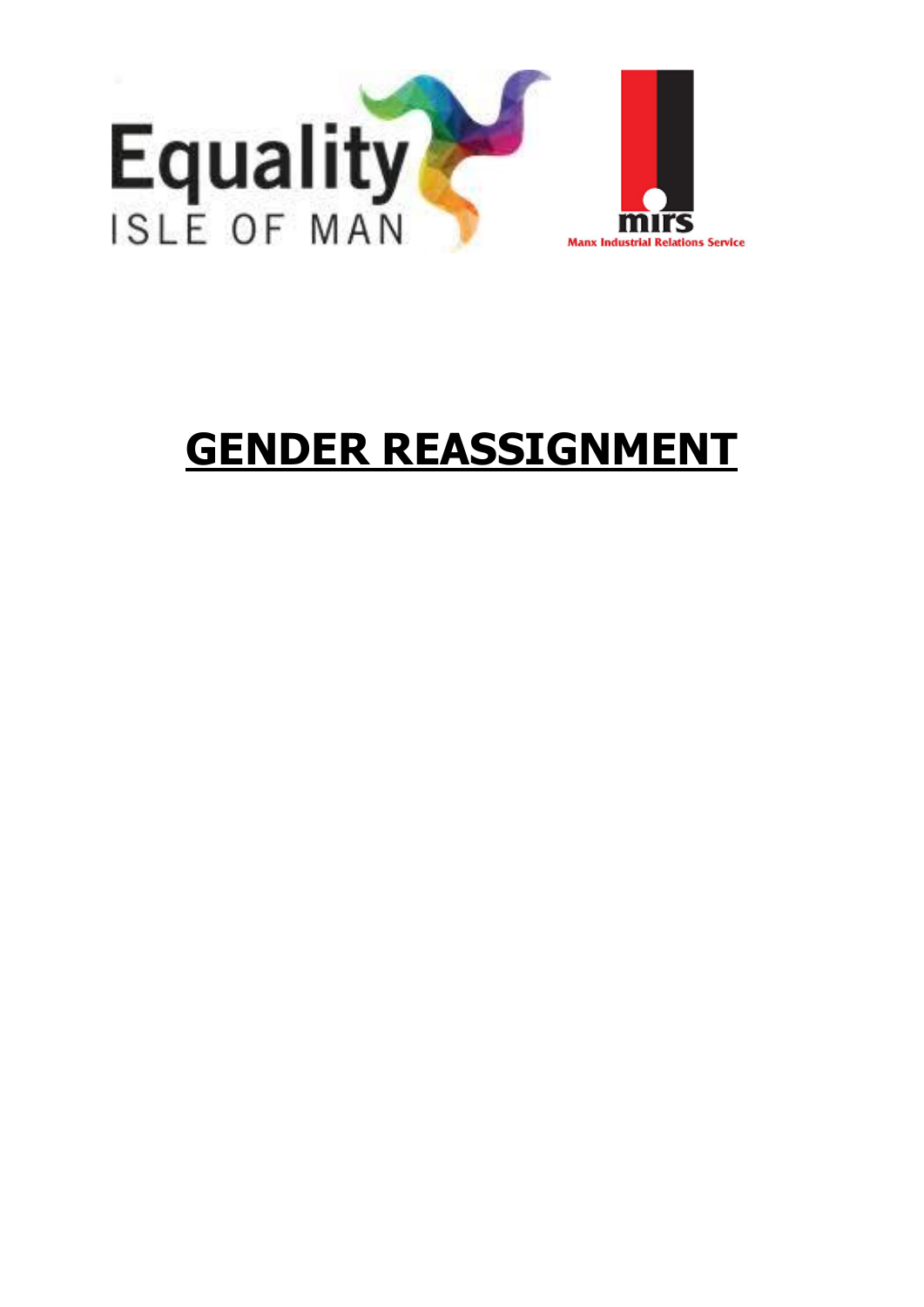

# **Contents**

| About this guide                                                     | 3                       |
|----------------------------------------------------------------------|-------------------------|
| Understanding key terms                                              | 3                       |
| What is gender reassignment discrimination?                          | $\overline{\mathbf{r}}$ |
| How gender reassignment discrimination can happen                    | 5                       |
| Direct discrimination                                                | 5                       |
| Indirect discrimination                                              | $\overline{7}$          |
| Harassment                                                           | 8                       |
| Victimisation                                                        | 9                       |
| Key areas of employment where gender reassignment discrimination can |                         |
| happen                                                               | 10                      |
| Recruitment                                                          | 11                      |
| Pay, and terms and conditions of employment                          | 13                      |
| Promotion                                                            | 13                      |
| Training                                                             | 14                      |
| Dismissal                                                            | 15                      |
| Redundancy                                                           | 15                      |
| <b>Considerations for everyone</b>                                   | 16                      |
| Disclosing gender identities                                         | 16                      |
| Support a trans employee                                             | 17                      |
| How to respect an employee's gender identity                         | 18                      |
| Terminology                                                          | 19                      |
| Adaptations at work to help trans employees                          | 20                      |
| Absence from work because of gender reassignment                     | 22                      |
| Trans and mental health                                              | 23                      |
| Matching core 'occupational requirements' of the job                 | 23                      |
| Impact of other protected characteristics and laws                   | 24                      |
| Develop trans inclusive policies                                     | 25                      |
| Job references                                                       | 26                      |
| Support an employee with a family member transitioning               | 26                      |
| How employees should raise complaints                                | 26                      |
| When an employee experiences discrimination                          | 27                      |
| When an employee observes discrimination                             | 27                      |
| How employers should handle discrimination complaints                | 28                      |
| When to consider an informal response                                | 29                      |
| When to consider a formal response                                   | 30                      |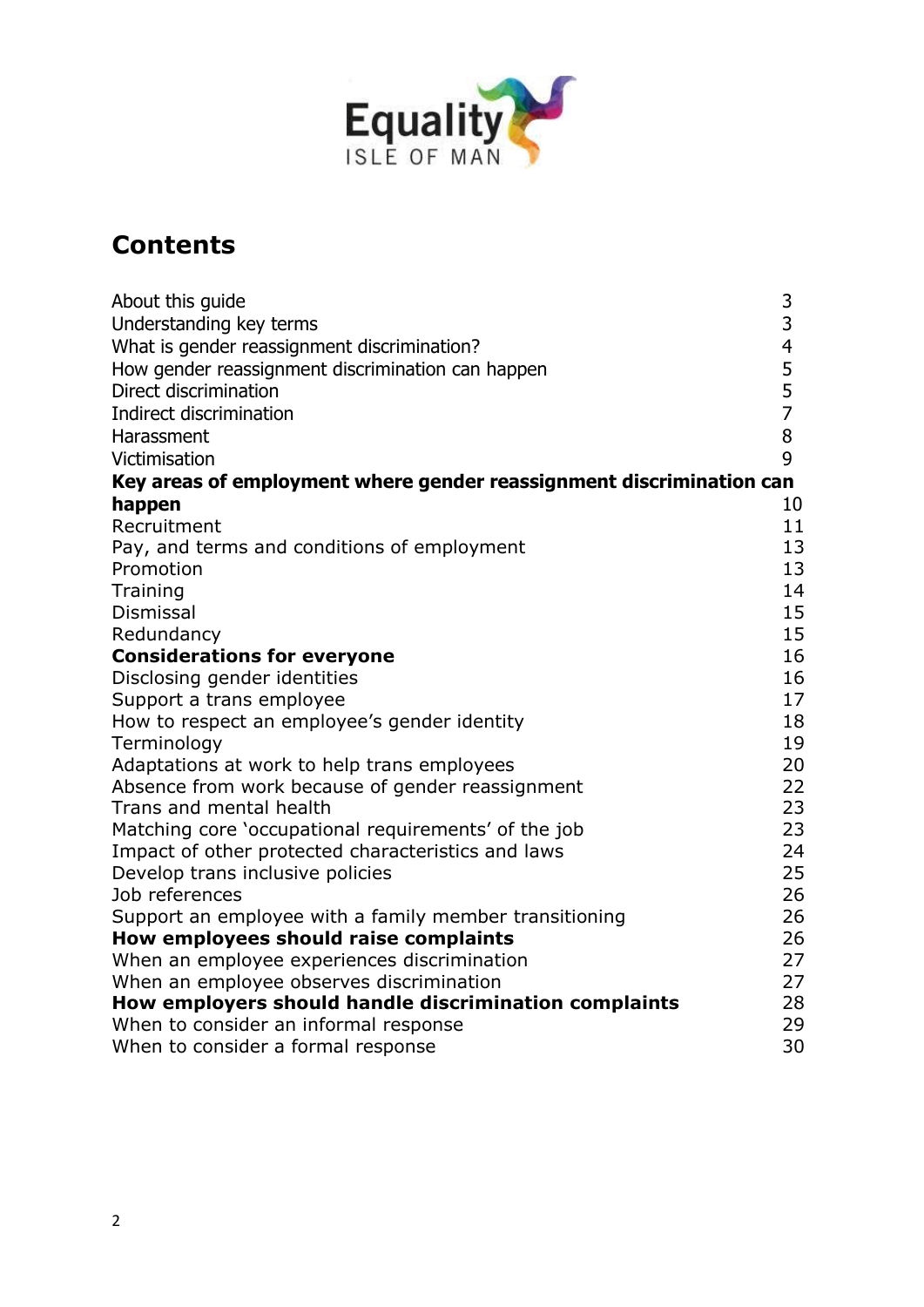

# **About this guide**

The Equality Act 2017 makes it unlawful to discriminate against or treat someone unfairly because of gender reassignment.

# **Understanding key terms**

Explanations of these terms have been compiled as an introduction to what they mean in this guide. They are not meant to be comprehensive definitions. Terminology can be particularly difficult and sensitive in this area, it is evolving and there can be differences of opinion about terms.

**Transgender:** Used in the Equality Act to refer to a person who has the protected characteristic of gender reassignment. **'Transgender' is the only term used in legislation**.

**Trans:** An umbrella term including both transgender people and people with nonbinary identities. This term is not found in any legislation.

**Non-binary:** Not identifying with the man or woman approach to gender. A nonbinary person may say they are neither man nor woman, or may have some other sense of gender – for example, pan-gender, poly-gender, third gender. Non-binary identities are not explicitly covered by the Equality Act.

**Transitioning:** A term used by transgender people and other trans people. It can be a series of social, psychological, emotional and sometimes medical steps a person goes through to present in the gender identity they feel is correct for them. It can include telling family, friends and maybe their employer and colleagues, about, for example, an intention to transition. Steps are likely to vary and take different amounts of time for each individual. Also, be aware that not every person who transitions regards themselves as trans – for example, someone who has a Gender Recognition Certificate can legally call themselves a man or woman (depending on how they have affirmed their gender).

**Gender identity:** How a person perceives their sense of gender, which may vary from the sex they were assigned at birth. It may be used by those who are undergoing gender reassignment, those who are not, and those who have a fluid gender identity (see below). For example, some may identify as a woman, a man, a combination of woman and man, or some other sense of gender.

**Gender dysphoria:** Where a person experiences distress because of a mismatch between the sex they were assigned at birth and their gender identity. Also known as gender identity disorder and gender incongruence.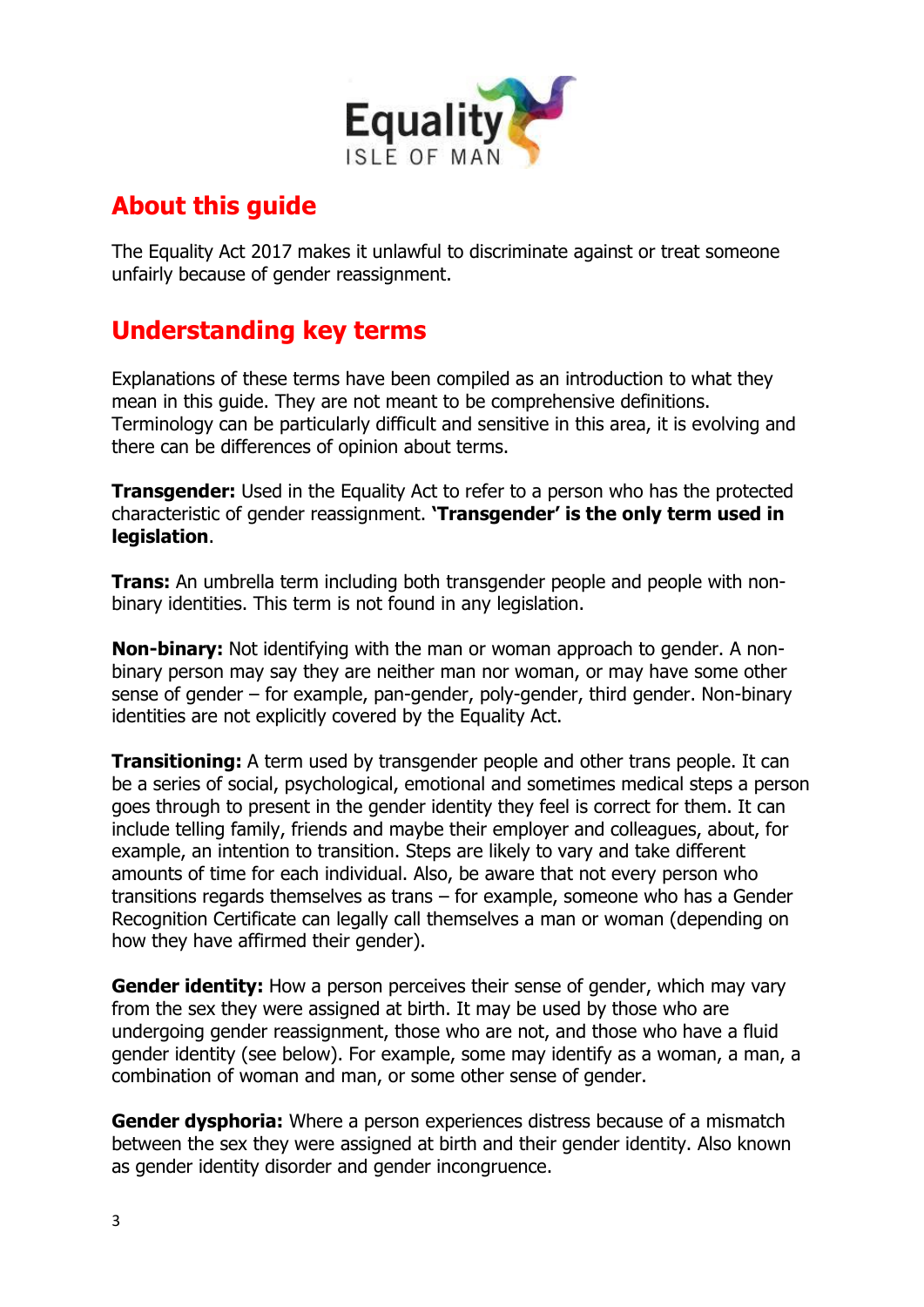

**Gender questioning:** People unsure whether they identify as a man, a woman or neither. They may experiment with different gender identities.

**Gender expression:** How people may choose to show their gender identity - for example, through how they dress, length of hair, or the way they act or speak.

**Gender non-conformity:** Where a person does not match the norms of the gender they were assigned to be, or are perceived to be. This can include identifying as neither man nor woman, or as a combination of both. Also known as gender variance. A gender non-conforming person may or may not identify as trans.

**Gender fluid:** A wider range of gender expressions that may change from day to day. For example, a person may identify more as a woman on some days and identify more as a man on others, or may feel that neither gender describes them accurately.

**Affirmed gender:** Trans organisations' preferred term for gender identity after transition. They dislike 'new' or 'acquired'.

# **What is gender reassignment discrimination?**

The Equality Act protects employees from certain types of discrimination relating to gender reassignment.

The protected characteristic of gender reassignment currently has a specific meaning under the Act:

- it covers someone who proposes to go through, is going through or has gone  $\mathbf{r}$ through a process, or part of a process, to change his or her gender from man to woman or woman to man. A person making this change is described in the Act as a 'transgender' person
- gender reassignment does not have to involve any medical supervision. For example, a person who chooses to reassign his or her gender and lives permanently as the opposite sex without having any hormonal or surgical therapy is protected
- genders outside of man (which includes woman transitioning to man) and woman e i (which includes man transitioning to woman) are not explicitly protected under the Equality Act. They are the **non-binary identities** - for example, those who might identify as neither man nor woman. But there may be circumstances where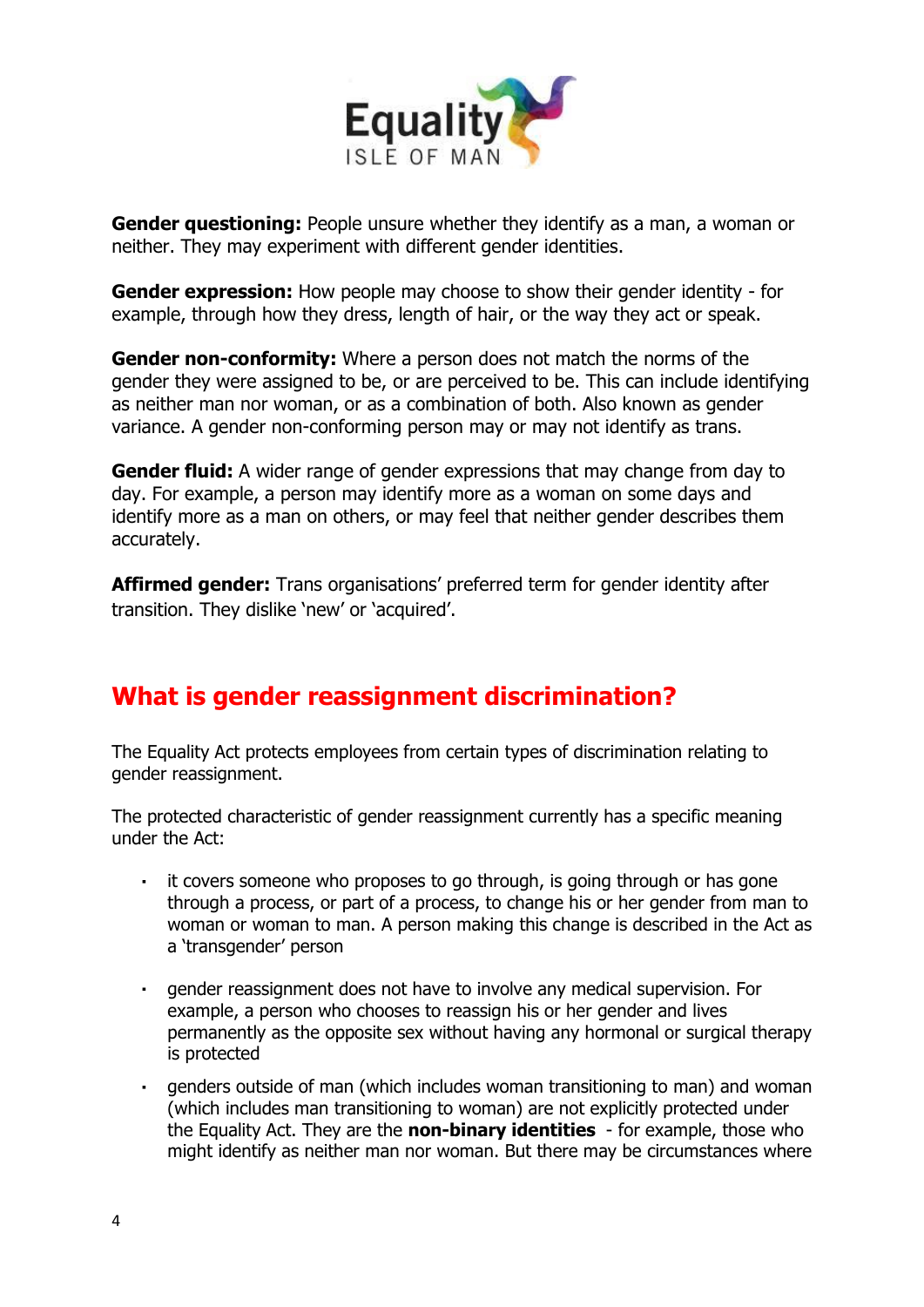

someone with a non-binary identity could be protected under direct discrimination by perception.

The Equality Act does not require any minimum length of continuous employment, or any employment at all in the case of a job applicant, for a discrimination claim to be made. It makes discrimination unlawful at all stages - from when a role is advertised and interviewed for, through to the last day of employment and beyond, including any job references.

# **How gender reassignment discrimination can happen**

There are four main types of discrimination within the protected characteristic of gender reassignment under the Equality Act 2017:

- Direct discrimination
- **Indirect discrimination**
- Harassment
- Victimisation.

Employers should be aware that successfully dealing with a complaint of discrimination is not always the end of the matter. It is useful to think of how any future instances of discrimination might be prevented.

# **Direct discrimination**

This breaks down into three different types of direct discrimination where someone is treated less favourably than others because:

- of their own gender reassignment this is **ordinary direct discrimination**
- of the gender reassignment of someone they are associated with, such as a friend, family member or colleague – this is **direct discrimination by association**
- $\mathbf{r}$  . they are thought to be considering, thought to be undergoing or thought to have undergone gender reassignment, regardless of whether this perception is correct or not - this is **direct discrimination by perception**. This is the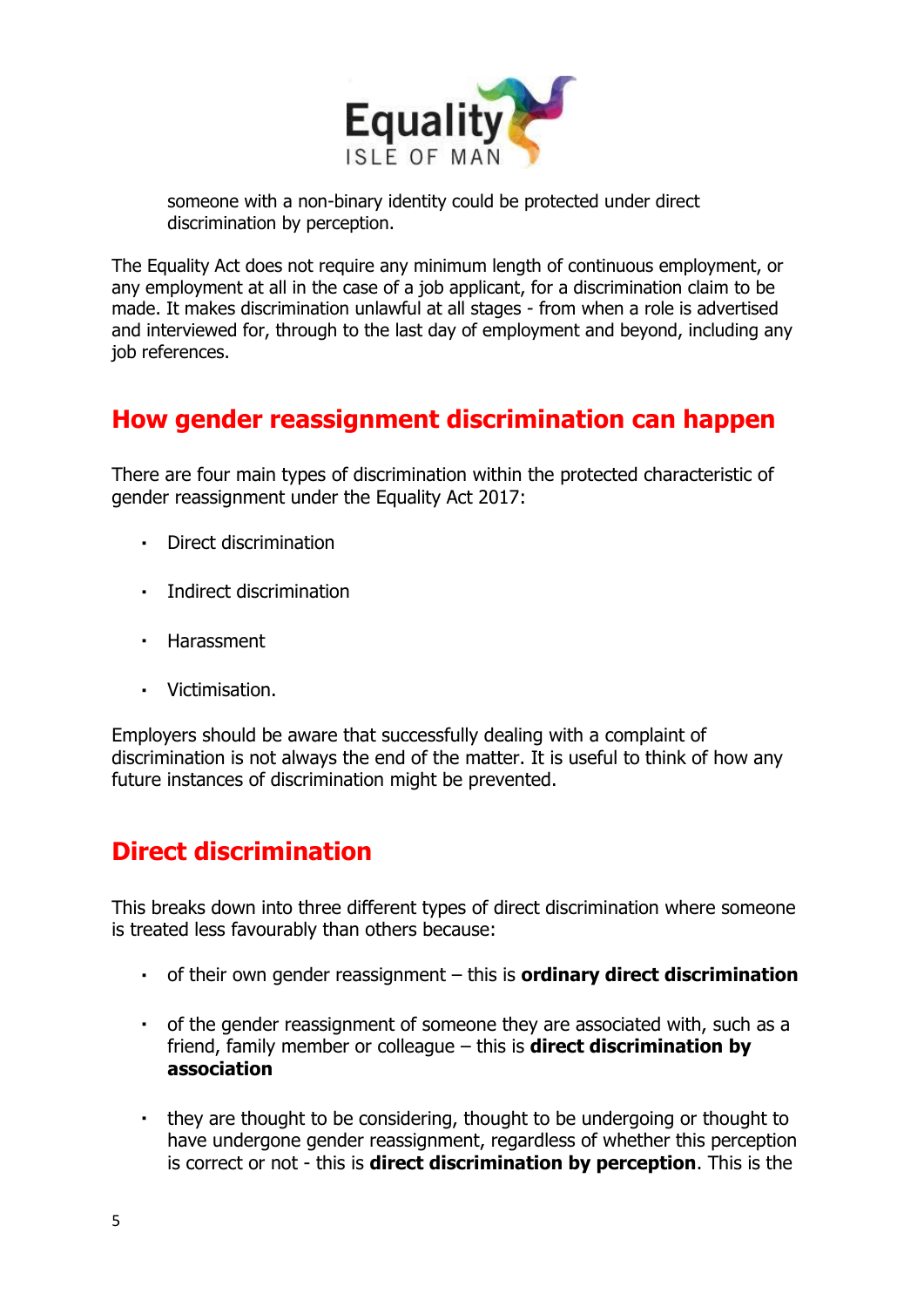

type of discrimination where someone with one of the non-binary identities might be protected.

Direct discrimination in all its three forms could, for example, involve a decision not to employ someone, to dismiss them, withhold promotion or training, offer poorer terms and conditions or deny contractual benefits because of gender reassignment. In almost all circumstances it would be unlawful. However, the Act, in some limited circumstances, allows discrimination where a particular job requires the employee not to be a transgender person. This is known as an 'occupational requirement' but it is usually very difficult to prove that there is a genuine requirement rather than simply a preference. If you are considering arguing that you have a job with such an 'occupational requirement' we would strongly recommend you take advice prior to doing so.

#### **For example… ordinary direct discrimination**

Rianne, transitioning from man to woman, wants to continue in her job. However, her boss, Haru, says that until Rianne's transition is complete, she needs to move to the role of delivery manager on the same pay. Haru adds that it is in the interests of Rianne and the business that she temporarily has less contact with clients. Rianne replies that her effective job performance has not changed and she wants to stay in her current role. It is likely to be discrimination if the employer forces Rianne to change roles because of gender reassignment.

#### **For example… direct discrimination by association**

Adwin asks for a chat with company director Faye to discuss his interest in promotion to a management post in the firm. He is shocked when she is lukewarm about his interest, suggesting off the record that his personal life could be a problem. Faye was referring to his partner's transition to become a man. She says the post involves a lot of entertaining, often accompanied by their partner, and clients might be uncomfortable about his partner's transition. Adwin complains this would be discrimination because of his partner's gender reassignment.

#### **For example… direct discrimination by perception**

Vihaan is the subject of rumours at work, but keeps silent about gender identity. Vihaan identifies as 'gender fluid'. Colleagues at the firm do not know Vihaan is gender fluid – instead, they think Vihaan is going through gender reassignment. Vihaan senses they feel uncomfortable, and notices being excluded from some office meetings, social gatherings and training opportunities. This is likely to be direct discrimination because Vihaan is perceived to be going through gender reassignment.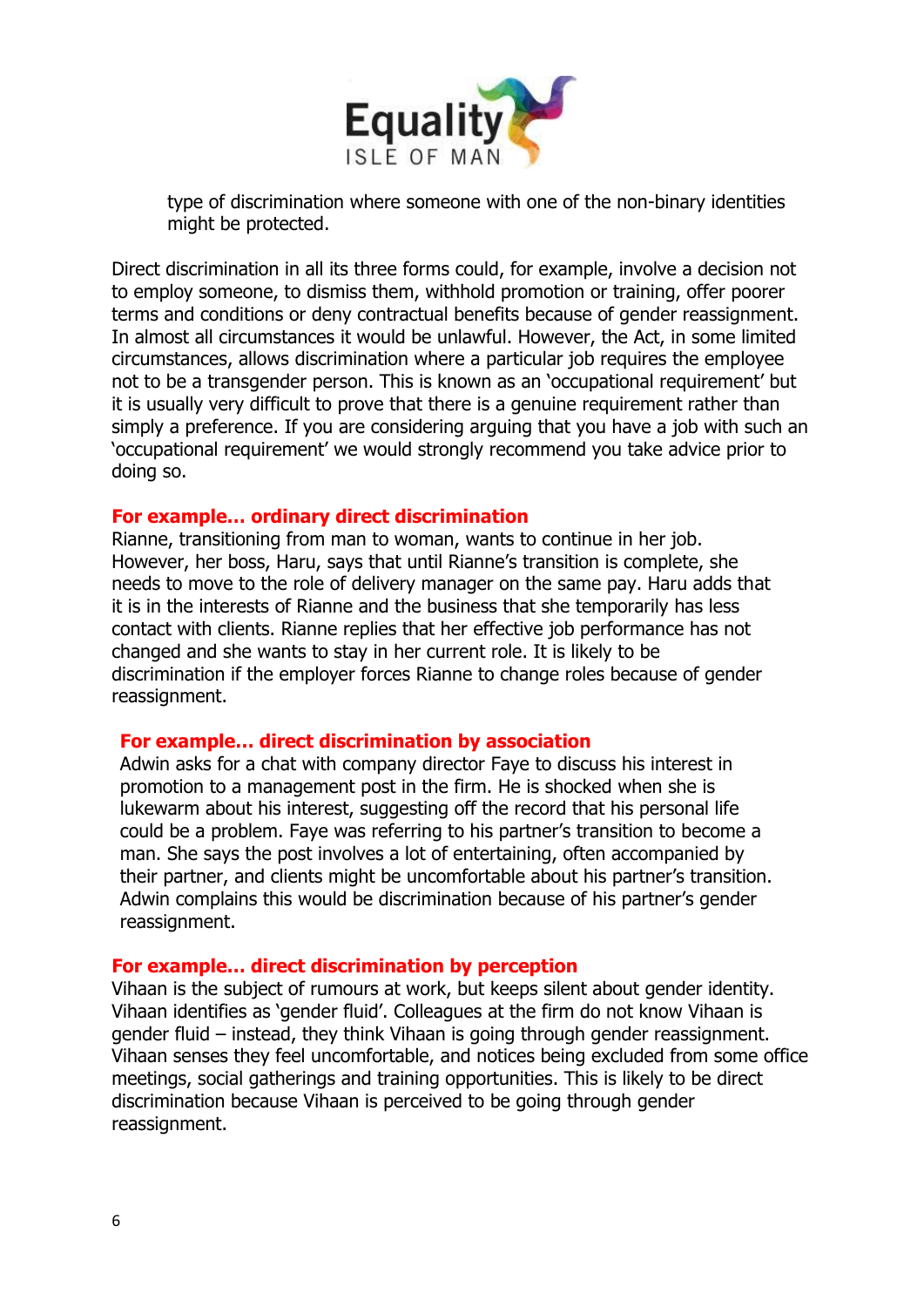

# **Indirect discrimination**

This type of discrimination is usually less obvious than direct discrimination and can often be unintended. In law, it is where a provision, criterion or practice:

- is applied equally to a group of employees/job applicants
- $\mathbf{r} \in \mathbb{R}^d$ has (or will have) the effect of putting those who share a protected characteristic at a particular disadvantage when compared to others without the characteristic in the group
- puts, or would put, an employee/job applicant at that disadvantage
- and, the employer is unable to justify it.

An employee or job applicant claiming indirect discrimination must show that the application of the 'provision, criterion or practice' puts, or would put, employees/job applicants who are transgender people at a disproportionate disadvantage when compared to employees/job applicants who are not transgender people. This is often demonstrated by statistics.

The individual employee or job applicant must then show that they have been disadvantaged by the application of the provision, criterion or practice. However, when the above two things can be shown, but the employer can show the provision, criterion or practice is appropriate, proportionate and necessary (this is known as objective justification) it would not be indirect discrimination.

#### **For example… indirect discrimination**

Francine is arranging a business trip abroad. Her manager is new to the firm and follows a 'safety net' approach to business travel overseas. He requires that all employees travelling abroad on business must take their birth certificate as additional proof of identity. He tells Francine that, as well as her passport, she will need to take her birth certificate as additional proof of her identity. Also, she will need to leave copies of both with her employer before she goes on the trip. Francine has not told her employer she transitioned because she wants to keep her past as a man confidential. She didn't want to apply for a Gender Recognition Certificate, so does not have a new birth certificate as Francine. To show her original birth certificate would 'out' her. Francine offers her photo driving licence as Francine instead. The manager's insistence on seeing her birth certificate is likely to be indirect discrimination because the requirement to take a birth certificate disadvantages transgender people and puts Francine at a disadvantage. Her driving licence could have been accepted as an alternative.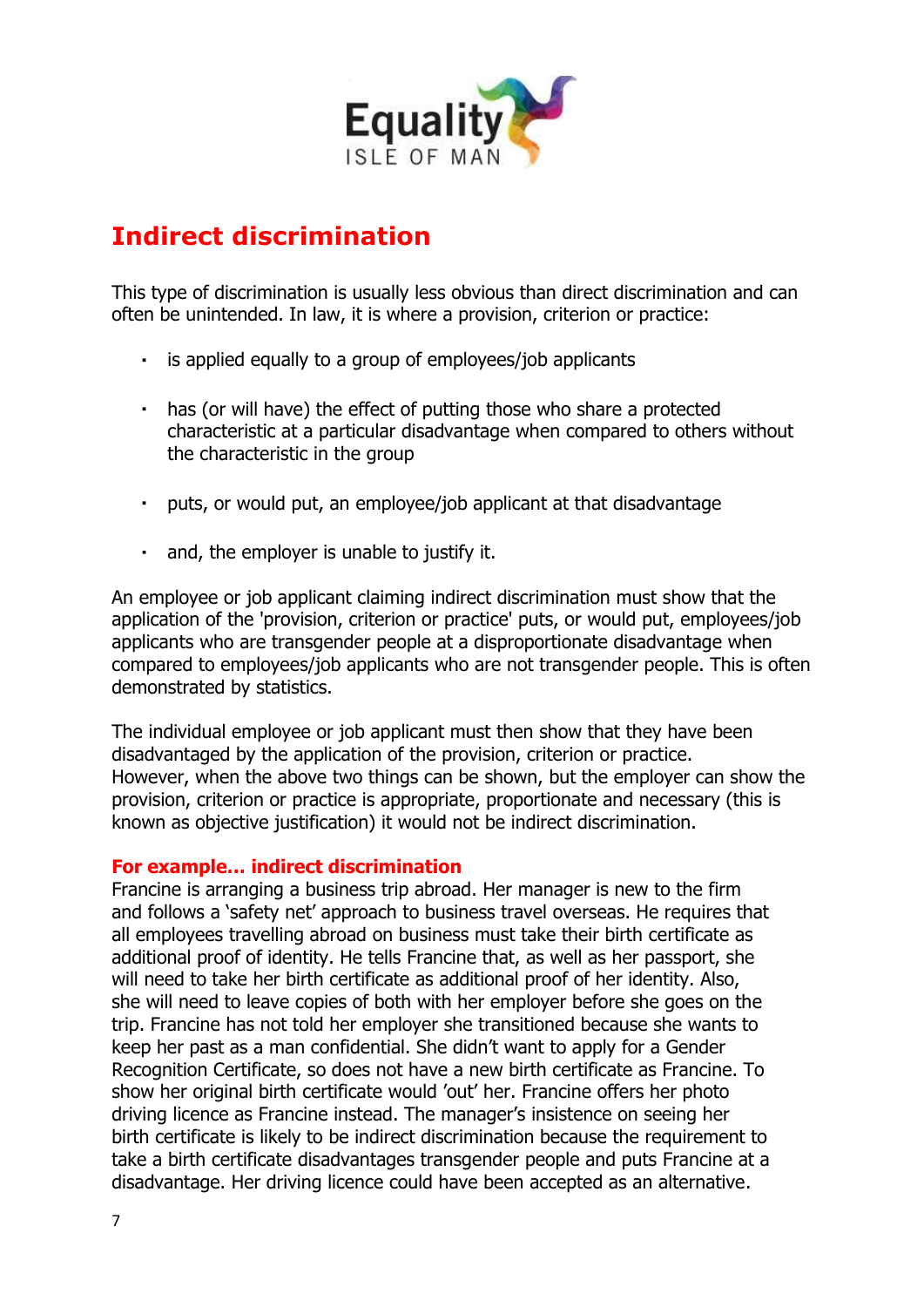

# **Where indirect discrimination may be justified**

Indirect discrimination may be what the law calls objectively justified if the employer can prove the 'provision, criterion or practice' is 'a proportionate means of achieving a legitimate aim'. Employers should note this can be difficult to prove.

In attempting to demonstrate 'a proportionate means of achieving a legitimate aim', an employer must show:

- there is a legitimate aim such as a good business reason, but employers should note that cost alone is unlikely to be considered sufficient and
- the actions are proportionate, appropriate and necessary.

Both points apply, not just one of them.

The process of determining whether discrimination is justified involves weighing up the employer's need against the discriminatory effect on the group of employees who are 'transsexual' people. The more discriminatory the effect, the more difficult it will be to justify. It will be particularly difficult to justify discrimination where the same aim could have been achieved without discrimination or in a less discriminatory way.

Employers should scrutinise their policies, practices and rules to see whether they may be more difficult for 'transgender' people to comply with, and, if so, whether they can really be justified. Otherwise, they may inadvertently indirectly discriminate. For example, policies, practices and rules which were not discriminatory when introduced may become discriminatory over time, perhaps because of a change in the make-up of the workforce or a change in the law.

# **Harassment**

Harassment is defined as 'unwanted conduct' and must be related to a relevant protected characteristic – in this case, gender reassignment. It must also have the purpose or effect of violating a person's dignity or creating an intimidating, hostile, degrading, humiliating or offensive environment for that individual.

This can include bullying, threats, intrusive or inappropriate questions, excluding someone (ignoring, not inviting someone to meetings or events etc) and offensive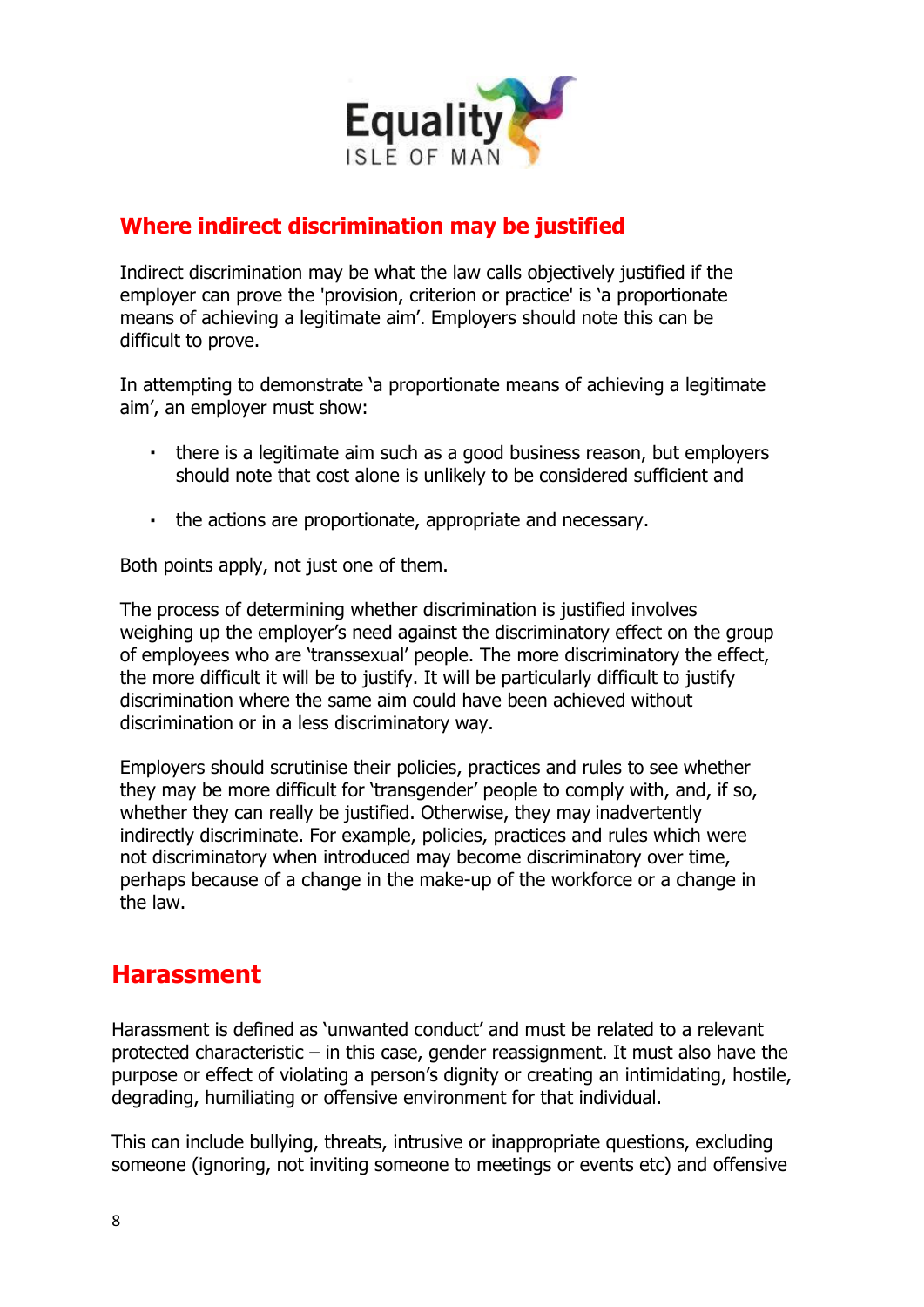

comments. It can be verbal, written or physical. Also, unwanted jokes and/or gossip the employee finds offensive or isolating can be harassment, and to say they were 'banter' is no defence.

In practice, the impact of unwanted conduct as perceived by the victim tends to take precedence over the perception of the harasser and their intent. Whether it is reasonable for the victim to feel the way they do is also taken into account.

Also, it is possible for an employee to make a complaint of harassment where they are not on the receiving end of the conduct, but witness it and it has a negative impact on their dignity at work or the working environment. The employee making a complaint of harassment in this situation need not be a transgender person.

Managers should be careful not to let their own views influence a situation or dismiss a concern because they don't deem the behaviour offensive themselves. It is important to remember that if an employee feels strongly enough to raise a concern or make a complaint, the employer should take it seriously and deal with it appropriately and correctly.

#### **For example…harassment**

Sarah works in accounts at a dealership – she has transitioned to live permanently as a woman. All colleagues are supportive apart from two. Helen and Gary don't agree with gender reassignment and, when they think no-one else can hear, refer to Sarah on purpose using 'he', 'him', or 'his' to upset her. This is even though, with Sarah's approval, they and their colleagues were told what language is acceptable and what is unacceptable. Helen and Gary's behaviour is likely to be harassment.

# **Victimisation**

Victimisation is when an employee suffers what the law terms a 'detriment' something that causes disadvantage, damage, harm or loss - because of:

- making an allegation of discrimination, and/or  $\mathbf{r}$  .
- supporting a complaint of discrimination  $-$  for example, as a companion at a grievance hearing, and/or
- giving evidence relating to a complaint about discrimination, and/or
- raising a grievance concerning equality or discrimination, and/or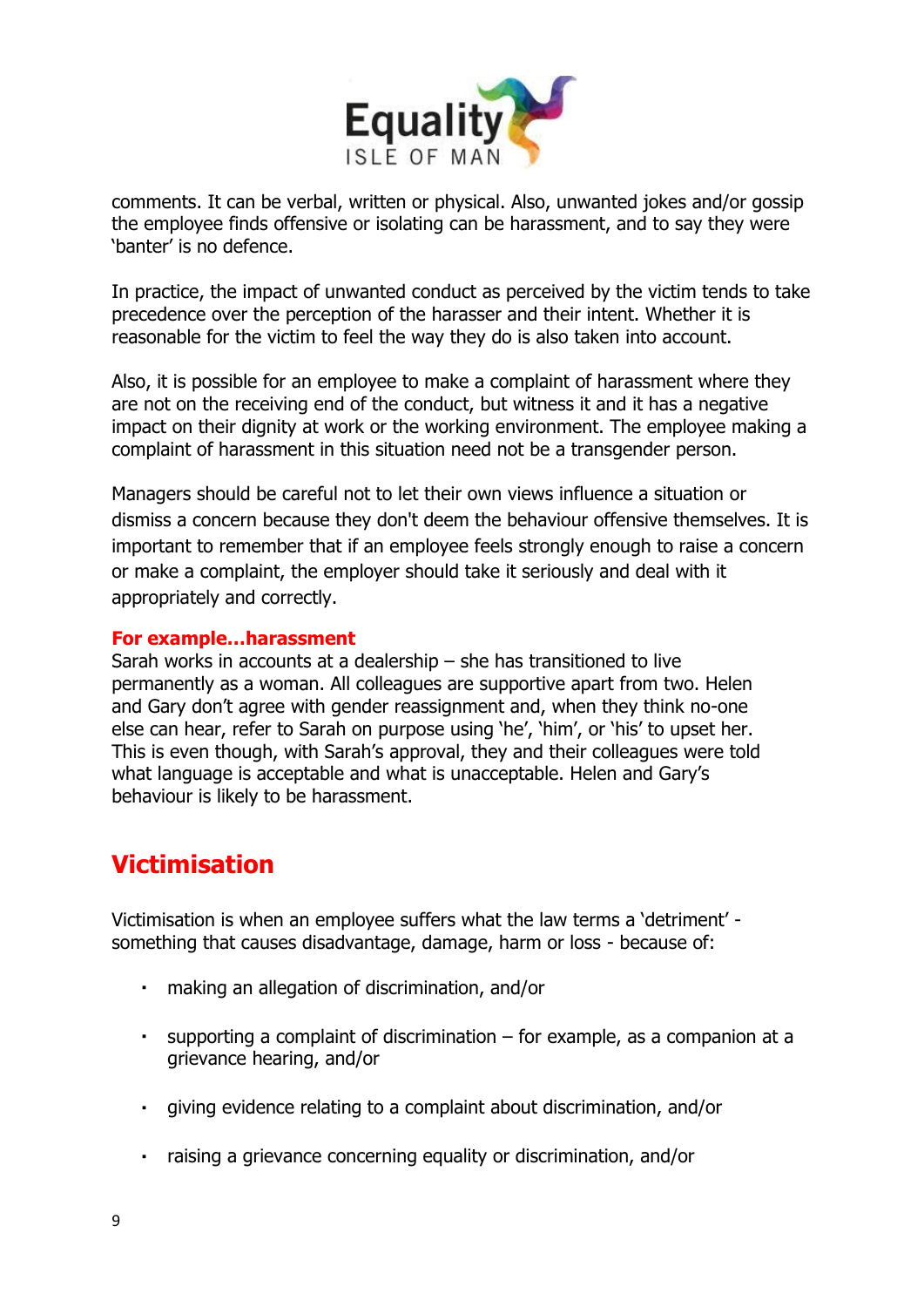

doing anything else for the purposes of (or in connection with) the Equality Act, such as bringing a claim of discrimination to the Employment and Equality Tribunal.

Victimisation can also occur because an employee is suspected of doing one or more of these things, or because it is believed they may do so.

'Victimisation' is a term commonly misused and misunderstood, and only applies when it meets the explanation above. A 'detriment', for example, might include being labelled a 'troublemaker', being left out and ignored, being denied training or promotion, or being given a poor reference.

#### **For example…victimisation**

Fourteen months ago Greg gave evidence against a manager disciplined for speaking abusively to an employee about their gender reassignment. Now, Greg is applying to move to another post in the company as a career development opportunity. His application is turned down by the manager who was disciplined, saying that Greg's performance in his current role needs to improve before he can be considered again. Greg has had no previous complaints about his work and is sure he is being punished by the manager because he gave evidence against him. If Greg is correct, the manager's action is likely to be victimisation.

An employee is protected under the Equality Act from victimisation if they make, or support, an allegation of discrimination in good faith – even if the information or evidence they give proves to be inaccurate. However, an employee is not protected if they give, or support, information or evidence maliciously.

## **Key areas of employment where gender reassignment discrimination can happen**

Six particular areas of employment where gender reassignment discrimination can occur are:

- recruitment
- pay, and terms and conditions of employment
- promotion opportunities
- training opportunities
- dismissal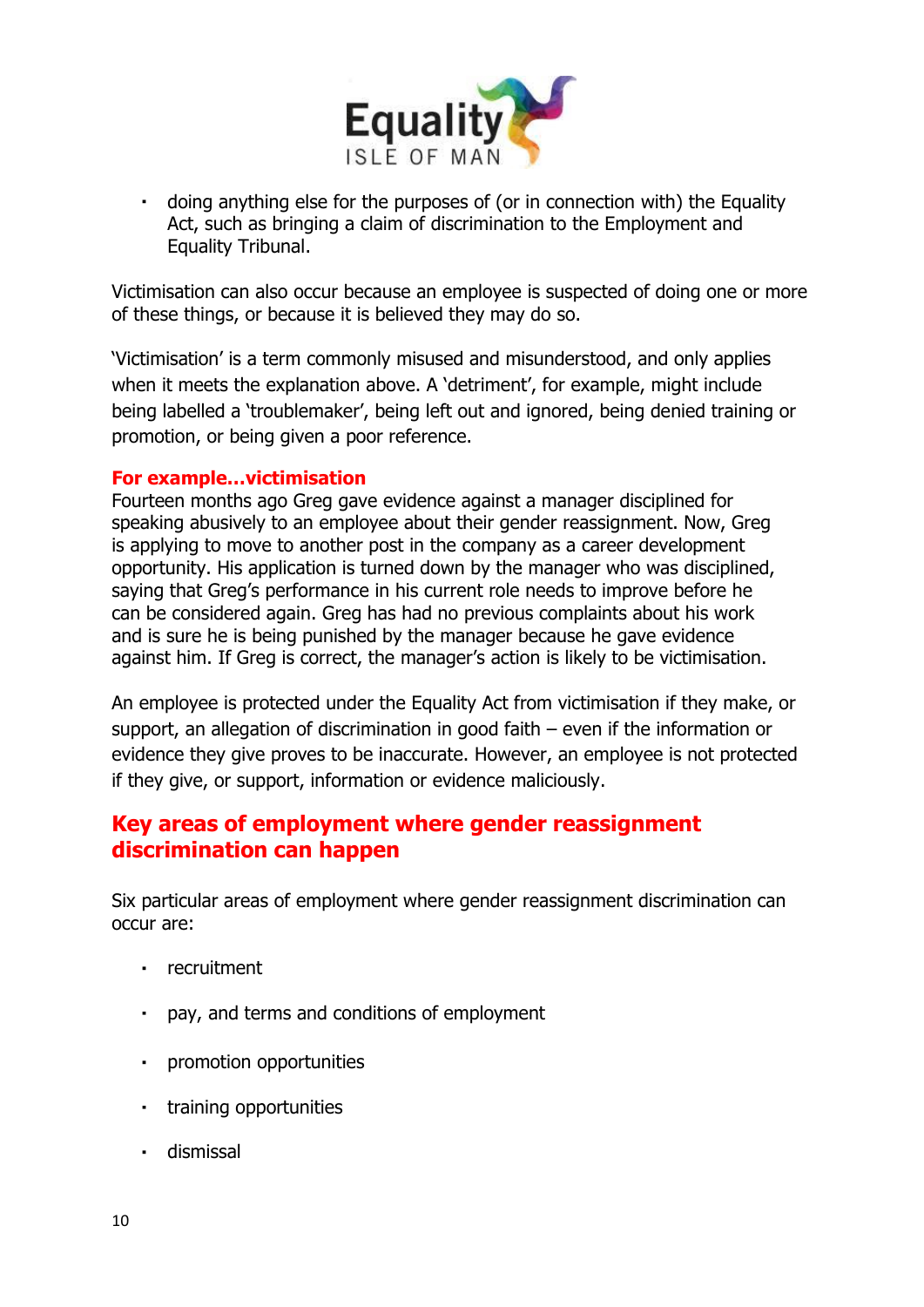

· selection for redundancy

# **Recruitment**

To avoid discrimination and follow best practice, an **employer when recruiting should** generally take the following steps when:

- **writing the essential documents:** be careful when compiling an  $\blacksquare$ advertisement, job description and person specification for a vacancy. Stay clear of any reference which might be interpreted as disadvantaging someone who is undergoing or has undergone gender reassignment, or is intending to. So where possible, use gender-neutral language – for example, 'they' instead of 'he or she' and 'their' instead of 'his or her'. There can be exceptions – see the 'Occupational requirements' section in this guide – but they are rare. Further, an employer **should not** include anything irrelevant to the job, and should avoid wording it is unsure about or thinks might be open to legal challenge
- **pinpointing skills, experience and qualifications for the job:** be clear  $\mathbf{r}$  . on exactly what is needed for the post so managers are objective in assessing and selecting candidates. This should reduce the chances of ruling out a candidate because they propose to go through, are going through or have completed a process, or part of a process, of gender reassignment
- **advertising:** avoid solely using one kind of place or media. Use at least two  $\blacksquare$ different channels so as not to end up with candidates from too narrow an audience. And be mindful, if spreading word of vacancies through existing employees and managers, that relying only on 'word of mouth' is likely to perpetuate any imbalance in the make-up of the workforce and yield only a small pool of candidates
- **asking for personal information:** make sure the personal information ä, requested is relevant to the job and/or administration of the recruitment process. Avoid asking for a title (for example, Mr), but if it is necessary allow the applicant to give a title of their choice or no title. Also, asking for a previous name should be done sensitively, only where really needed, treated as confidential and stored securely.

In an interview, do not assume the applicant's gender by their appearance simply ask how they would like to be addressed. Avoid asking them direct or indirect questions of a personal nature unrelated to the job and their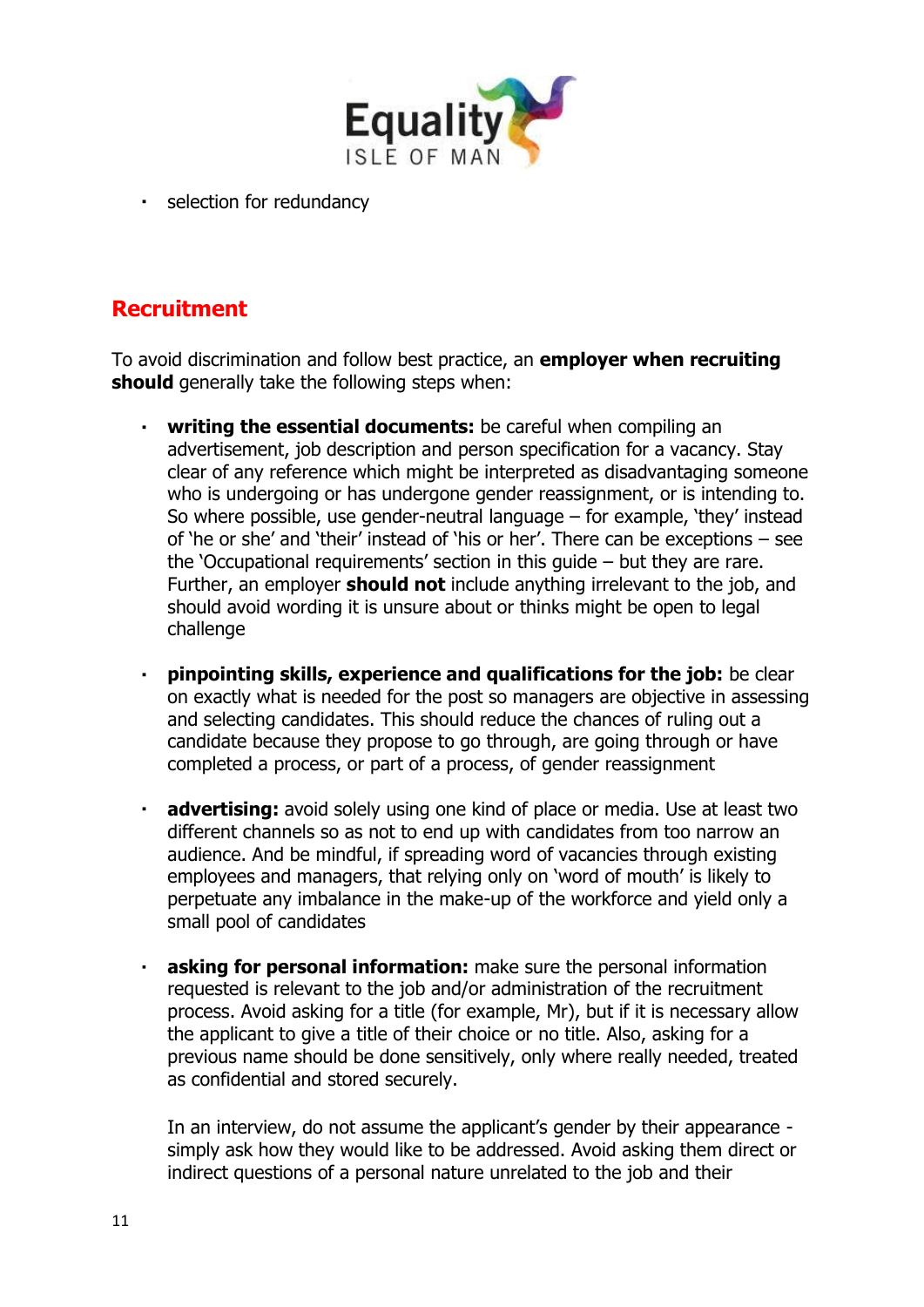

application – for example, do not ask or comment specifically about their gender. Where such information is volunteered, interviewers should take care not to be influenced by it. They should thank the applicant for their openness, say that if appointed they would be supported, and that the information, unless the applicant decides otherwise, is confidential and will not be shared with others. Then, focus on the main purpose of the recruitment process – to see if they have the skills, experience and qualifications needed for the job. Plus, be careful to only make enquiries relevant to the recruitment process if contacting, with the applicant's consent, a previous employer – it is highly likely the applicant will not want to be 'outed'.

- i. **using an equality monitoring form:** allow the candidate options to answer 'Prefer not to say' or 'Use your own term' to the question about gender, and keep that question separate from one about sexual orientation. This form should be anonymous and kept separate from the application form, any CV and the rest of the recruitment process.
- **dealing with a very sensitive gender identity matter:** have a person the organisation can turn to who knows how to handle such issues in the workplace. This could be someone in HR if the organisation has such a department, a small firm could call in an outside expert, or the candidate might suggest an advisor who might help. This can be reassuring for both employer and applicant. Such an issue might be that names and/or gender on a trans applicant/employee's documentation – for example, on their passport, driver's licence or qualification certificates – do not tally.
- $\mathcal{L}^{\text{max}}$ **on the phone:** don't assume that because someone sounds to be a particular gender that they are that gender. Follow the cues they give, and don't ask for a title unless it is really necessary. Or, ask the person how they would like to be addressed.
- **using a recruitment agency:** tell the agency it must comply with the  $\blacksquare$ Equality Act. Generally, an employer **must not** suggest it would prefer candidates who are not transsexual people, and the agency **must not** follow such an unlawful instruction, unless an 'occupational requirement' applies.

#### **For example… discrimination in recruitment**

Rupert, who is transitioning from man to woman, applies for a job in the name of Rupert and attends the interview for the marketing manager's post as a woman. Two weeks later Rupert is told she has been turned down because of not meeting the criteria for the post. Rupert has extensive experience in marketing management, yet was barely asked about this or her skills. Rupert saw the job still advertised four weeks later and believes she was turned down because of gender reassignment. If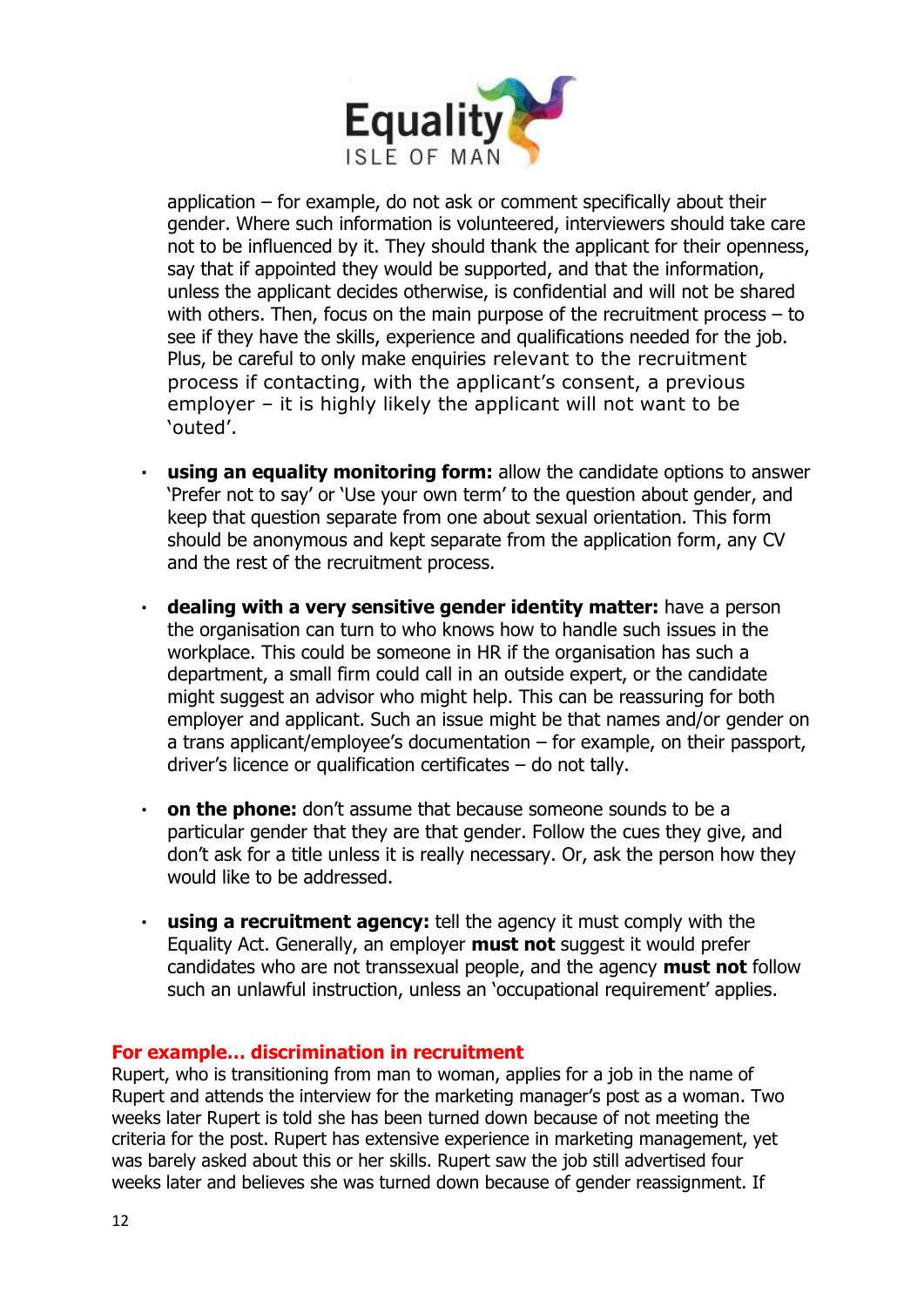

true, this is likely to be discriminatory.

# **Pay, and terms and conditions of employment**

It is important to ensure there are no terms and conditions (including contractual benefits) that disadvantage or exclude someone because of their own gender reassignment, perceived gender reassignment or association with someone else's gender reassignment. For example, this might include pay, a bonus scheme or being allowed to work flexibly.

However, an employer may be able to justify different terms and conditions if there is an important factor or factors behind them not related to gender reassignment. For instance, these might include job experience, qualifications and where the job is based geographically.

#### **For example… discrimination in terms of employment**

Barry informs his manager, Charlene, he needs to take leave for assessments at a clinic as part of his transition to a woman. She says he can have the time off, but will not get paid for it. This is likely to be discriminatory, as Barry must not be paid any differently than if he were off work sick, injured or having treatment for a health issue.

#### **For example… discrimination in terms of employment**

Barry informs his manager, Charlene, he needs to take leave for assessments at a clinic as part of his transition to a woman. She says he can have the time off, but will not get paid for it. This is likely to be discriminatory, as Barry must not be paid any differently than if he were off work sick, injured or having treatment for a health issue.

#### **Promotion**

In promotion opportunities, employees must not be discriminated against because of their own gender reassignment, perceived gender reassignment or association with someone else's gender reassignment.

For example, it would be discriminatory to:

- turn down applications from people because they are proposing to reassign their gender
- discourage an employee from applying because they are reassigning their gender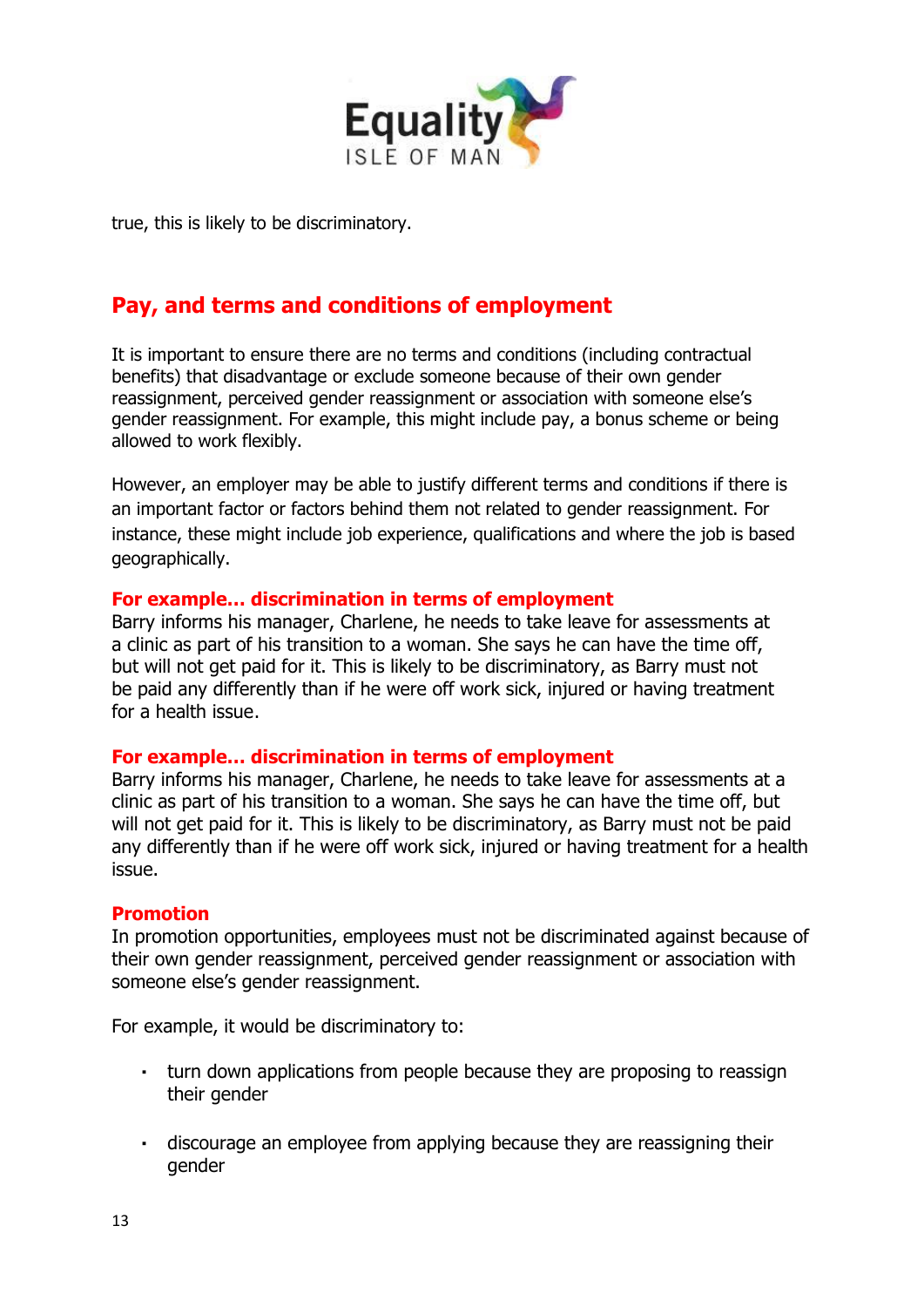

not promote an employee who is the best person for the job because it is  $\mathbf{r}$ believed they would not fit in because they have reassigned their gender.

However, there can be exceptions – see the "Occupational requirements" section further into this quide  $-$  but they are rare.

#### **For example… discrimination in promotion**

Engineer Lee applies for promotion to a more senior line manager's role. He is shocked when told the post has gone to Tom because Tom was the stronger candidate. Tom is a member of the team Lee currently supervises. Lee cannot understand the decision, as he knows Tom has no previous management experience, less technical engineering knowledge and fewer qualifications. Lee suspects the real reason he didn't get the job was that the managing director has not forgiven him for not saying, when he first applied to the firm, that he had undergone gender reassignment, even though Lee was not obliged to tell the firm. If Lee is correct, the managing director's decision is likely to be discriminatory.

## **Training**

Withholding training from an employee because of their gender reassignment, perceived gender reassignment or association with someone else's gender reassignment would be discriminatory. Also, an employer should be sensitive about when an employee - who is absent from work because they propose to go through, are going through or have gone through gender reassignment - starts, undertakes or completes any training. It should be mindful of the employee's needs in these circumstances to avoid any potential discrimination.

Further, an employer should ensure training opportunities are mentioned to all relevant employees and are equally accessible for staff who propose to go through, are going through or have gone through gender reassignment. Failure to do so could be discriminatory.

#### **For example… discrimination in training**

Francoise's colleagues will be attending a residential course to improve their career prospects. But Francoise, who has transitioned from man to woman, is told that not everyone can go on the course this time, so she must wait for another opportunity. She suspects her employer is stalling as another employee overheard a managers' conversation that they were worried that Francoise's use of the women's toilet facilities at the course could cause problems, and for that reason it was better that she didn't go. If this is true, the managers' decision is likely to be discriminatory.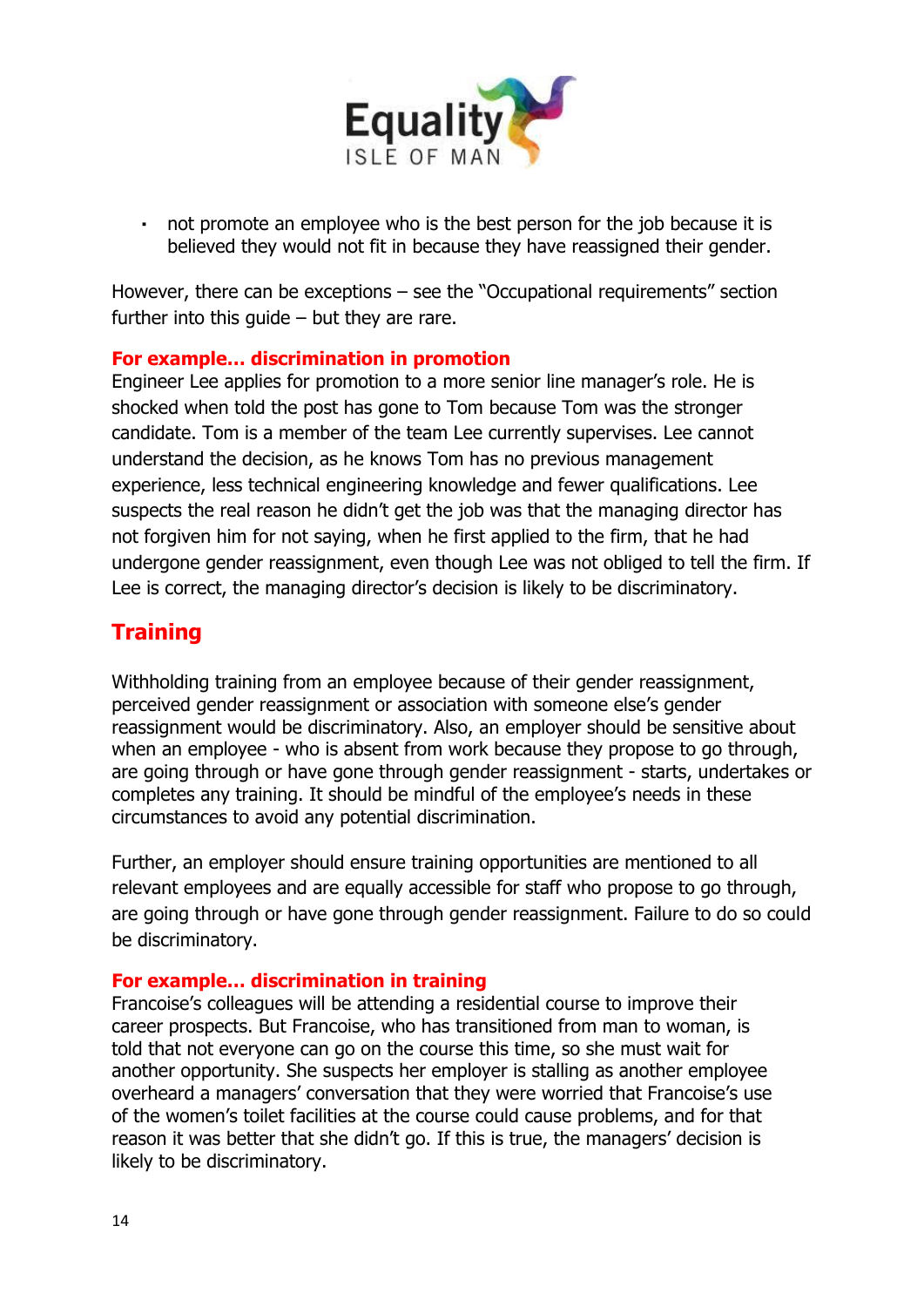

# **Dismissal**

It is unlawful for an employer to dismiss an employee because of their gender reassignment, perceived gender reassignment or association with someone else's gender reassignment.

#### **For example… discrimination in dismissal**

Clive is struggling with gender dysphoria and identifies as a woman. She has seen consultants and psychiatrists about the possibility of gender reassignment, and has now started transitioning. The appointments, treatments and recuperation mean she has been off work for 25 days in six-months, which his manager says has triggered the company's absence management procedures. Because of Clive's number of absences, she is dismissed. However, another employee has been off work for 25 days with a broken leg, and has not had to face the absence procedures or been dismissed. The company's action against Clive is likely to be discriminatory because of gender reassignment.

# **Redundancy**

An employee must not be at a disadvantage or discriminated against in a redundancy process because of their gender reassignment, perceived gender reassignment or association with someone else's gender reassignment. For example, an employer must not target a 'transgender' employee because it disagrees with gender reassignment, or because they are absent for reasons connected with gender reassignment.

Risk of discrimination tends to be in two key areas:

- the criteria an employer uses to select employees for redundancy
- how an employer manages the redundancy process.

For example, including a 'transgender' employee's absences because of gender reassignment in the criteria for selecting staff for redundancy could be discriminatory. And the employer should make sure an employee absent because of gender reassignment is still consulted properly throughout the redundancy process.

#### **For example… discrimination in redundancy**

Jarmila is selected for redundancy. She feels her manager has been cool towards her since her gender reassignment, plus there has been upset with some colleagues purposely asking inappropriate questions or making spiteful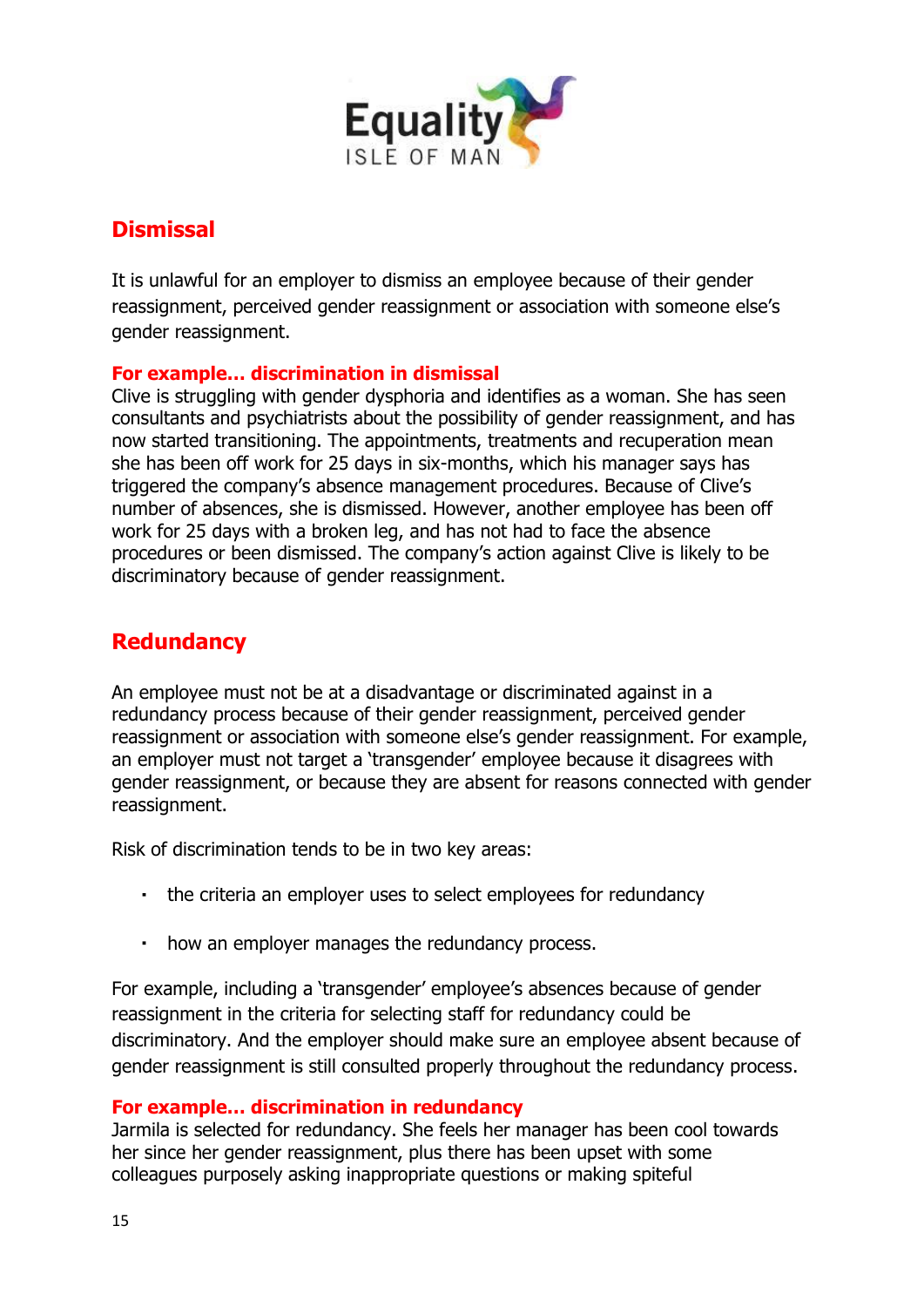

comments. She believes her employer's reaction is to make her redundant. Unless the employer can demonstrate that the redundancy is genuine and her selection has not been influenced by her gender reassignment, the decision is likely to be discriminatory.

# **Considerations for everyone**

Employers, managers, HR personnel, employees and their employee or trade union representatives should make sure they understand what gender reassignment discrimination is and how it can happen, their rights and responsibilities, the employer's policy for preventing discrimination, and what behaviour and actions are unacceptable.

Further, although the non-binary identities are not specifically covered by the Equality Act, it is advisable and should be best practice for an employer's policies to also support people with these identities in the workplace so they feel included. Employers should work with employee representatives or recognised trade unions to consider how best to educate the rest of the workforce, including managers, to help them understand and support a colleague's or job applicant's trans identity.

Together they should also develop a policy to support trans employees in ways that are supportive of other staff.

Employer and employees should be very careful regarding questions related to an individual's gender reassignment as these might be or become discriminatory, particularly if they are intrusive or handled insensitively. They should also take the same care concerning people with non-binary identities to avoid causing offence and mistrust.

# **Disclosing Gender identities**

**The job applicant:** A 'transgender' person is not required to tell a prospective employer they have changed gender if they get the job. A person who has transitioned before starting a job is likely to want to be accepted for who they are now. However, if they do disclose their gender reassignment to their new employer, it must be kept confidential and treated as sensitive personal information unless they clearly agree what information can be shared.

Similarly, an applicant with one of the non-binary identities should not be expected to tell a prospective employer. It should always be up to them to decide whether to disclose or talk about their gender identity – some fear being misunderstood and/or treated unfairly. However, there are some non-binary identities –for example, gender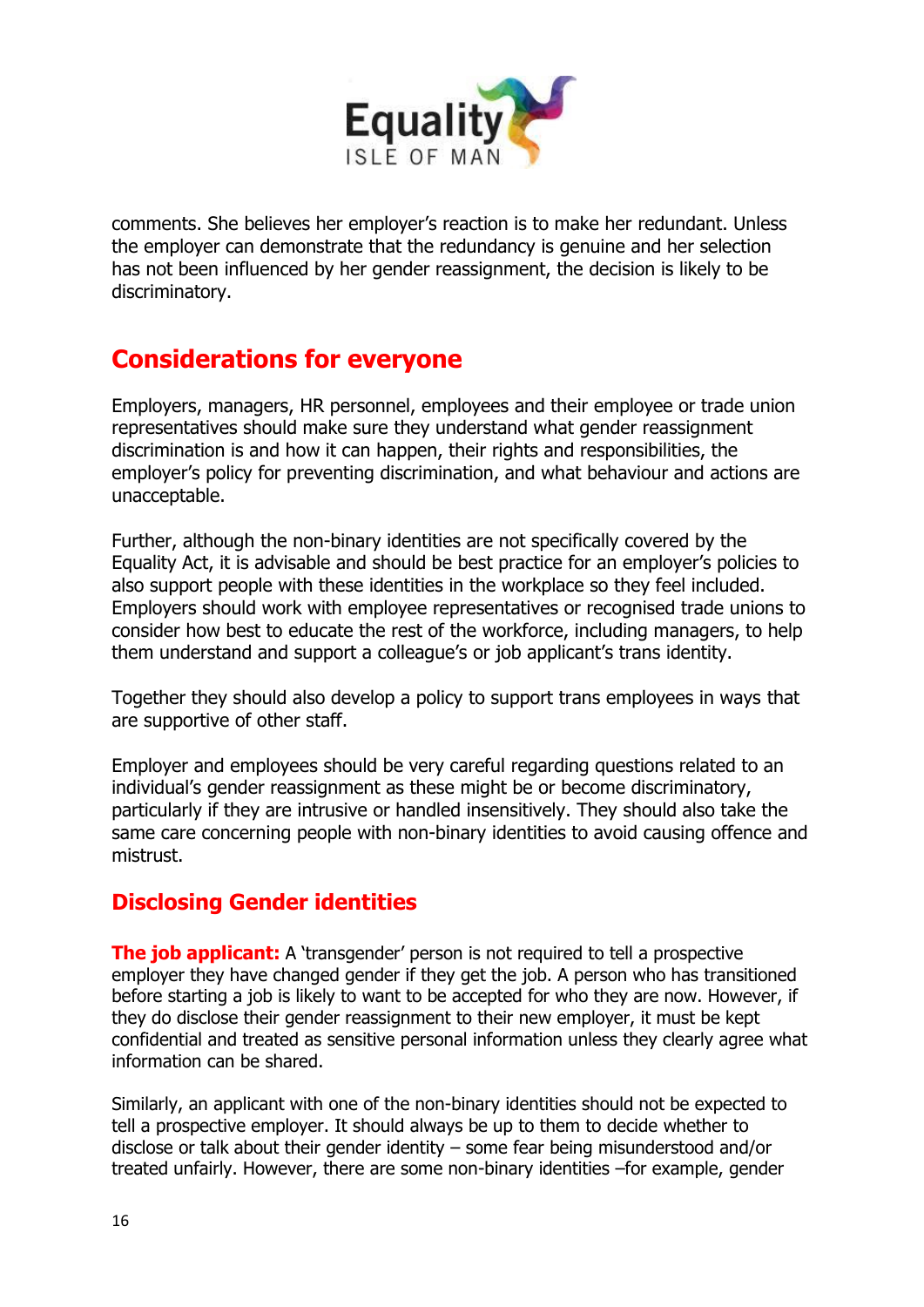

fluid – where they may feel they have to tell the employer. But the employer should not press them to say what their gender identity is - they may not want to talk about it at all.

**The employee:** A person who is starting (or intending) to go through gender reassignment will in practice have no choice but to tell their employer. Options are for the employee to agree with the employer what information can be shared with who and when, or in a large organisation to apply to be transferred, after transition, to a new role where their gender reassignment will not be revealed.

**Other general rules:** Employers and colleagues must not 'out' an employee or applicant as trans as they could breach laws, such as the Human Rights Act 2001, giving rights to a private life. Also, apart from in certain circumstances, it is a criminal offence to reveal, without the person's permission, that they hold a gender recognition certificate or have applied for one. It is also an offence to disclose their previous gender before they got a gender recognition certificate.

If an employee or applicant who is trans decides that some information can be shared, the employer should, without pressuring the employee, talk to them about:

- what they do and don't want their colleagues to know
- who will be told, who will do the telling, where, when and how, and
- whether the employee will be there.

It is advisable that communication of any information to be shared is noted and recorded, and happens before the employee changes their appearance. Employees disclosing their trans identity to a supportive employer can feel more comfortable at work, with a likely improvement in their morale and productivity, too.

Depending on the employee's role, it may be beneficial to discuss and agree whether some limited information about their trans identity or gender reassignment should be communicated to clients and customers the employee regularly deals with.

#### **Support a trans employee**

It is likely to be daunting for an employee to tell an employer that they are planning to reassign or are reassigning their gender, or about their trans identity. The employer, or manager who has been approached, should: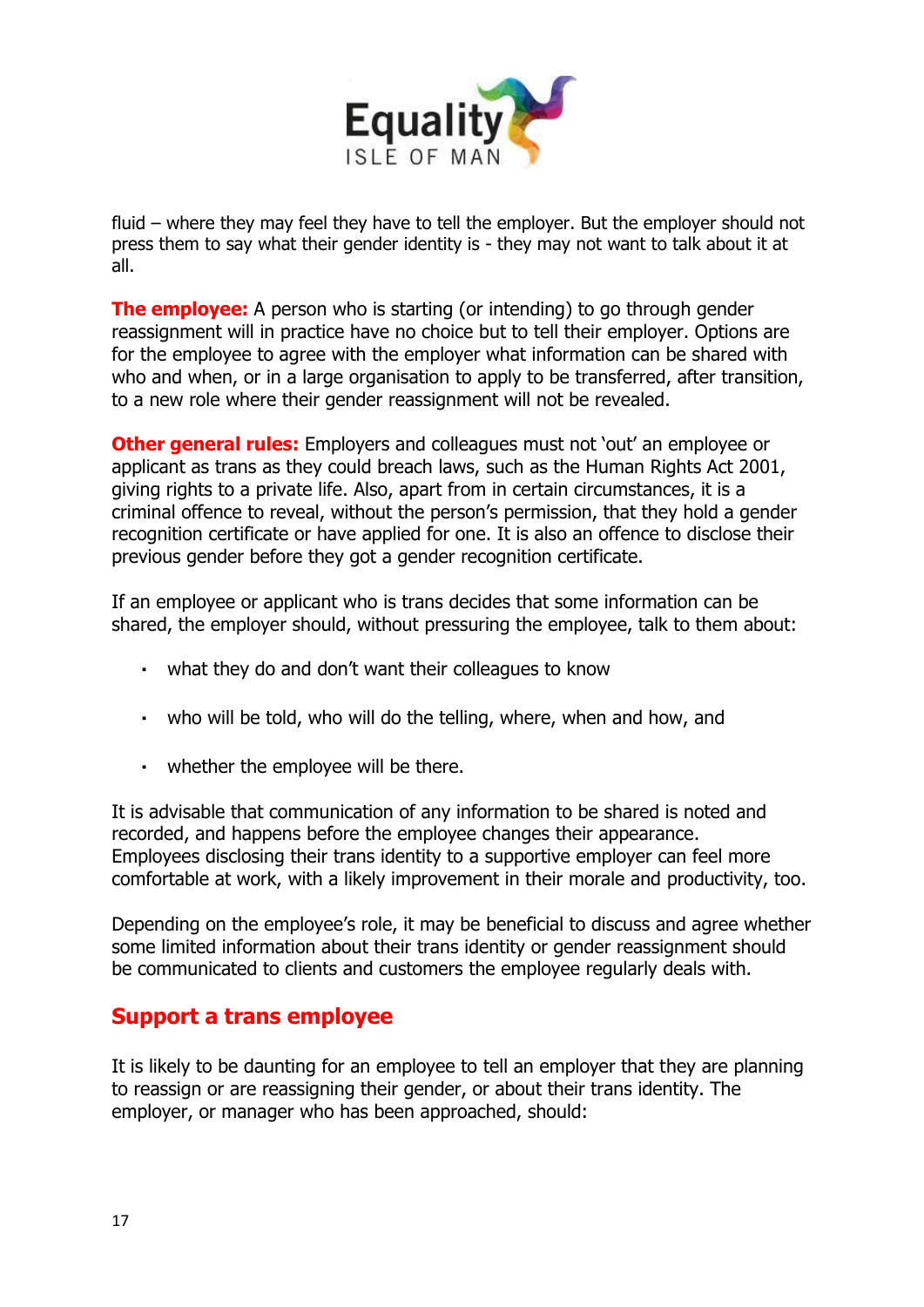

- Listen and agree to support the employee through gender reassignment or in  $\mathbf{r}$  . their trans identity. Employers may want to get advice in confidence from an equality expert
- Get explicit permission from the employee to talk in confidence to the  $\mathbf{r}$  . organisation's HR department, its equality champion or trans expert and/or occupational health department, if the organisation has them, and/or trade union rep if they have already been approached by the employee, or an outside expert if necessary
- Be aware that no two gender reassignment situations or two trans identities  $\blacksquare$ are likely to be exactly the same, so as much as possible follow the employee's lead, adopt an approach that meets their needs, agree what steps need to be taken before, during and after any transition, and schedule meetings to help reassure them along the way and deal with any unforeseen matters
- Agree with them when will be the first day at work they will present in the gender identity they are transitioning to or have transitioned to. They may prefer to take a short break to prepare before that 'first day'. On that 'first day' being accompanied by a particular colleague or their manager may help. And make sure everything is in place  $-$  for example, are their colleagues aware, and have their pass and personal records been changed?
- Stay prepared to be the person who is willing to listen, and help them deal with any negative reactions in the workplace, for as long as they say they need that support. This is because work can be a stable place for them when they may be struggling in other areas such as family relationships
- Also, be aware of the points in the following sections, How to respect an employee's gender identity, Absence from work because of gender reassignment and Adaptations at work to help trans employees
- A sizeable organisation may want to set up, develop or team up with a support network for all of its trans employees so they can help one another. This would often be within a firm's LGBT network, a regional or local trade union LGBT group or through the help of a trans charity.
- If relevant, discuss and agree a plan of how any media inquiries would be dealt with, should they arise.

## **How to respect an employee's gender identity**

Treat the employee or job applicant with respect and accept the gender identity they present in, but do not make assumptions about their gender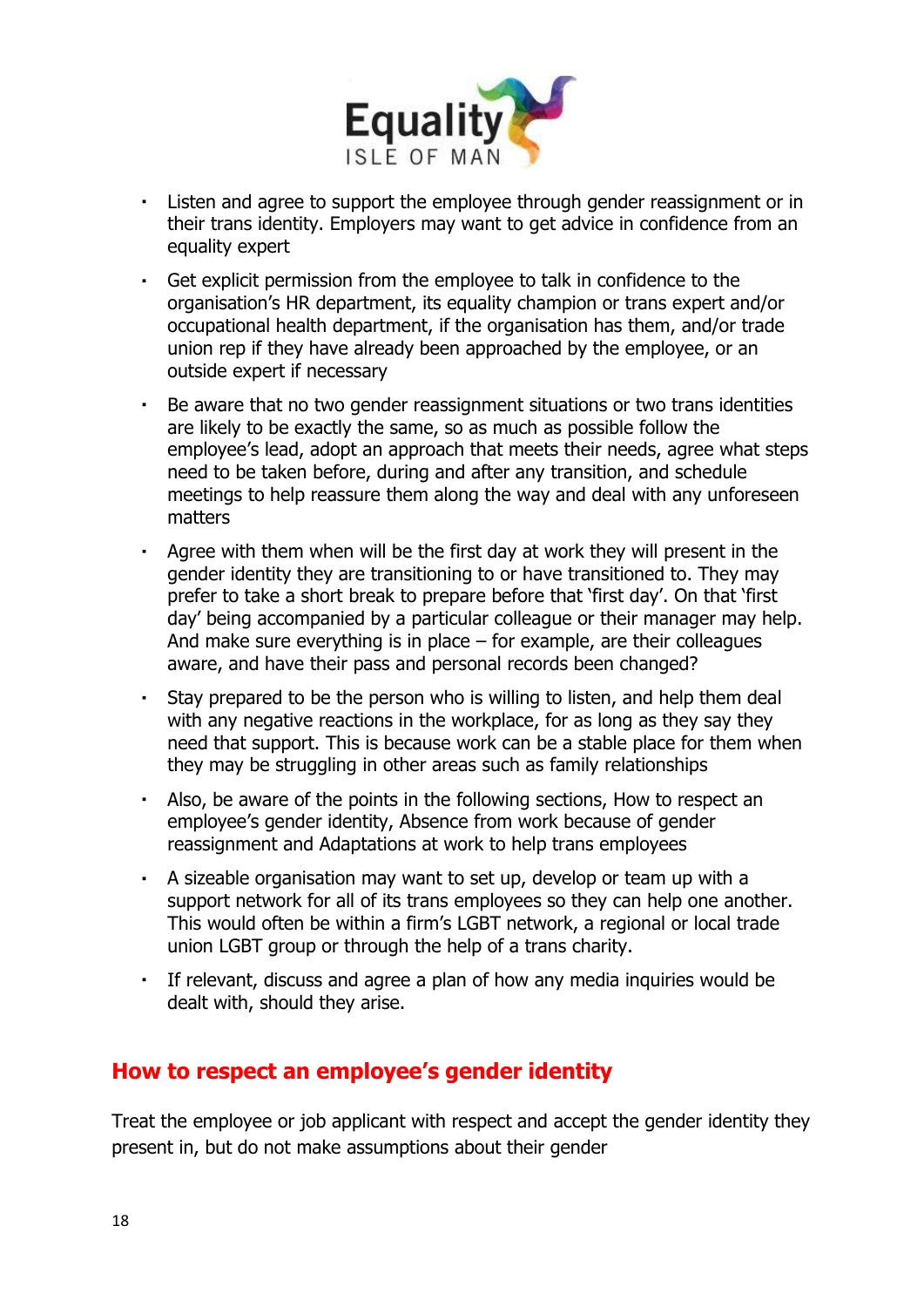

because of their appearance. For example, Brian is at the start of openly reassigning his gender from man to woman and is wearing women's clothing. However, don't assume the employee now wants to be referred to as 'she' – ask the employee how they wish to be known.

If and when the employee/applicant indicates they are ready to talk about their gender identity, they should be referred to in the terminology they have requested. Also, colleagues should be given a little time to adjust to an employee presenting in a different gender identity. Initial hesitation should not be mistaken as a negative reaction.

## **Don't try to work out if someone is cross-dressing**

Employers and employees should not try to make a distinction whether a colleague is a cross-dresser or 'transgender'. A cross–dresser is a person who wears clothes usually expected to be worn by someone of the opposite sex. They are unlikely to do this permanently or seek medical advice. Under the Equality Act, cross-dressers are not regarded as 'transgender' people as they do not intend to live permanently in the gender opposite to their sex at birth. But while cross-dressers are not specifically protected under the Act, if they are discriminated against because they are perceived to be a 'transgender' person or because they are perceived to have a particular sexual orientation, they may be in a position to claim discrimination under the protected characteristic of gender reassignment in the first situation, or because of sexual orientation in the second.

# **Terminology**

**Unacceptable terminology:** Derogatory and abusive terms about someone who proposes to go through, is going through or has completed a process to reassign their gender from man to woman or from woman to man are unacceptable and discriminatory. In discrimination, it is generally how the recipient perceives words and actions rather than the intention of the person delivering them.

The term 'banter' is often used when there is disparity between what was intended by one person and how it has been perceived by another. Employers should manage these situations with care. Sometimes a situation, where a 'joke' or 'banter' has caused offence or upset, can be dealt with by a manager having an informal discussion with an employee and explaining that they have caused offence, and to make sure they do not do it again. And in a situation where someone has used a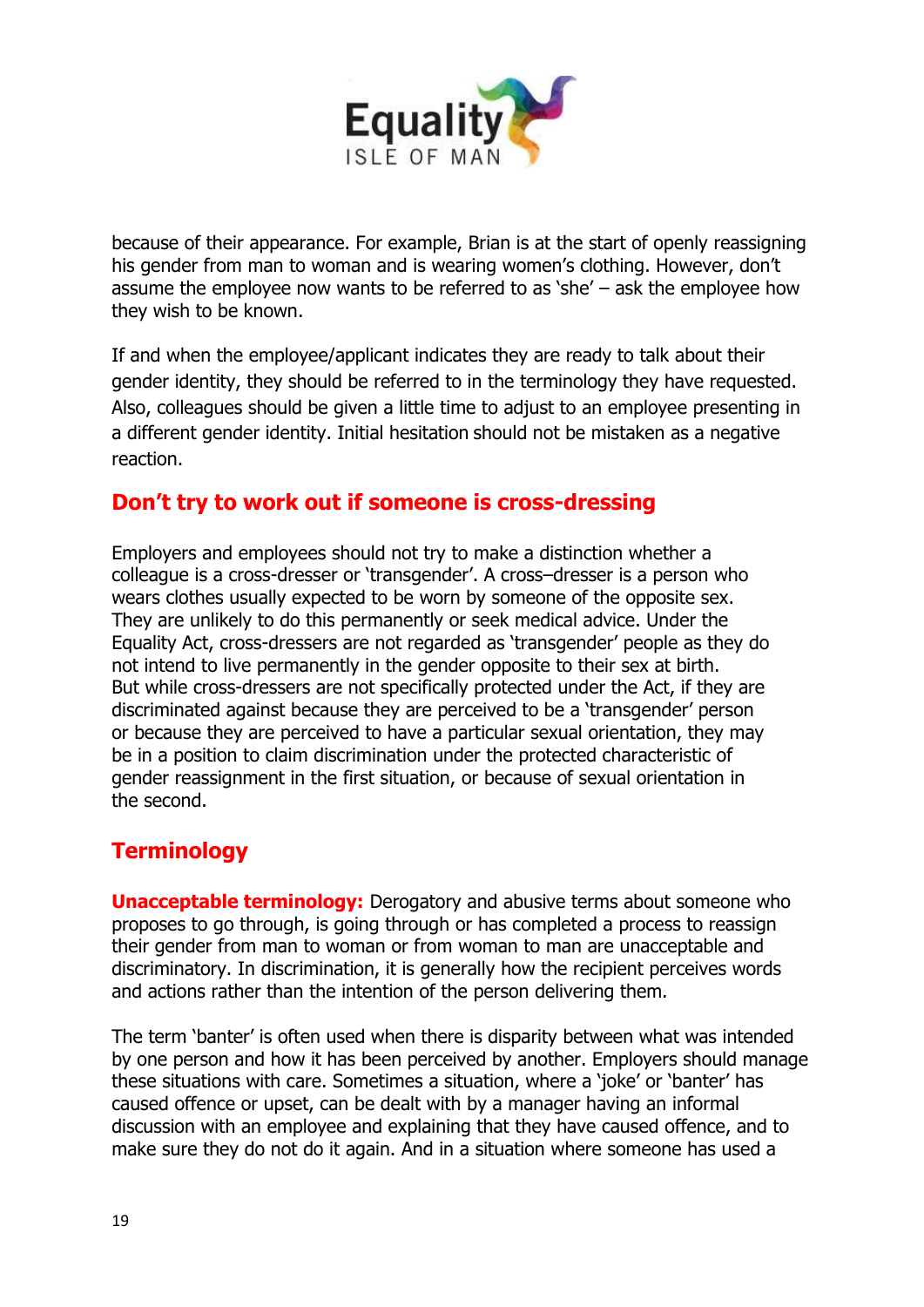

word by mistake, or there has been a misunderstanding, a manager may be able to handle it informally.

However in other situations, where a term or perhaps the employee's previous name or wrong pronoun (for example, 'he' instead of 'she') has been used on purpose and maliciously, the employer should look into the matter formally. There is more information about handling complaints further on in this guide and the companion guide, Discrimination: what to do if it happens, at [www.mirs.org.im./equality](http://www.mirs.org.im./equality)

## **Be sensitive in referring to non-binary identities**

As mentioned at the start of this guide, genders outside of man (including woman transitioning to man) and woman (including man transitioning to woman) are not specifically protected under the Equality Act. However, it is best practice for employers and employees to also make sure they do not use terms which offend the non-binary identities. Employers and employees should stay aware that there can be considerable sensitivity and differences of opinion over words and terms regarding trans issues, and that this can be a complex area. Also, they need to take into account that the acceptability or unacceptability of terms may change over time, and sometimes quite quickly.

**Acceptable terminology:** An organisation may decide not to use titles at all in the workplace or in dealing with suppliers or customers. Where an organisation does prefer to use titles, it should be sensitive to alternatives to Mr, Mrs, Miss and Ms an employee or job applicant would want to use, including no title. Where there is uncertainty around what terminology an employee or job applicant would find acceptable or unacceptable, the employer would be best approaching them to tactfully ask how they wish to be referred to. Depending on the individual's gender identity, they may also not want to be referred to as 'he' or 'she', but as, for example, 'they' or 'ze'. Where required, and with the employee's agreement, the employer should then make clear to relevant colleagues what terminology is acceptable and unacceptable.

## **Adaptations at work to help trans employees**

**Managing changeover of an employee's personal details:** It is advisable for an employer to sensitively ask a trans employee or job applicant how they want to be addressed and to sensitively check at key stages in gender reassignment if this has changed, and accept and use that terminology. Other staff, if the employee is agreeable, should be told by the employer to use that terminology.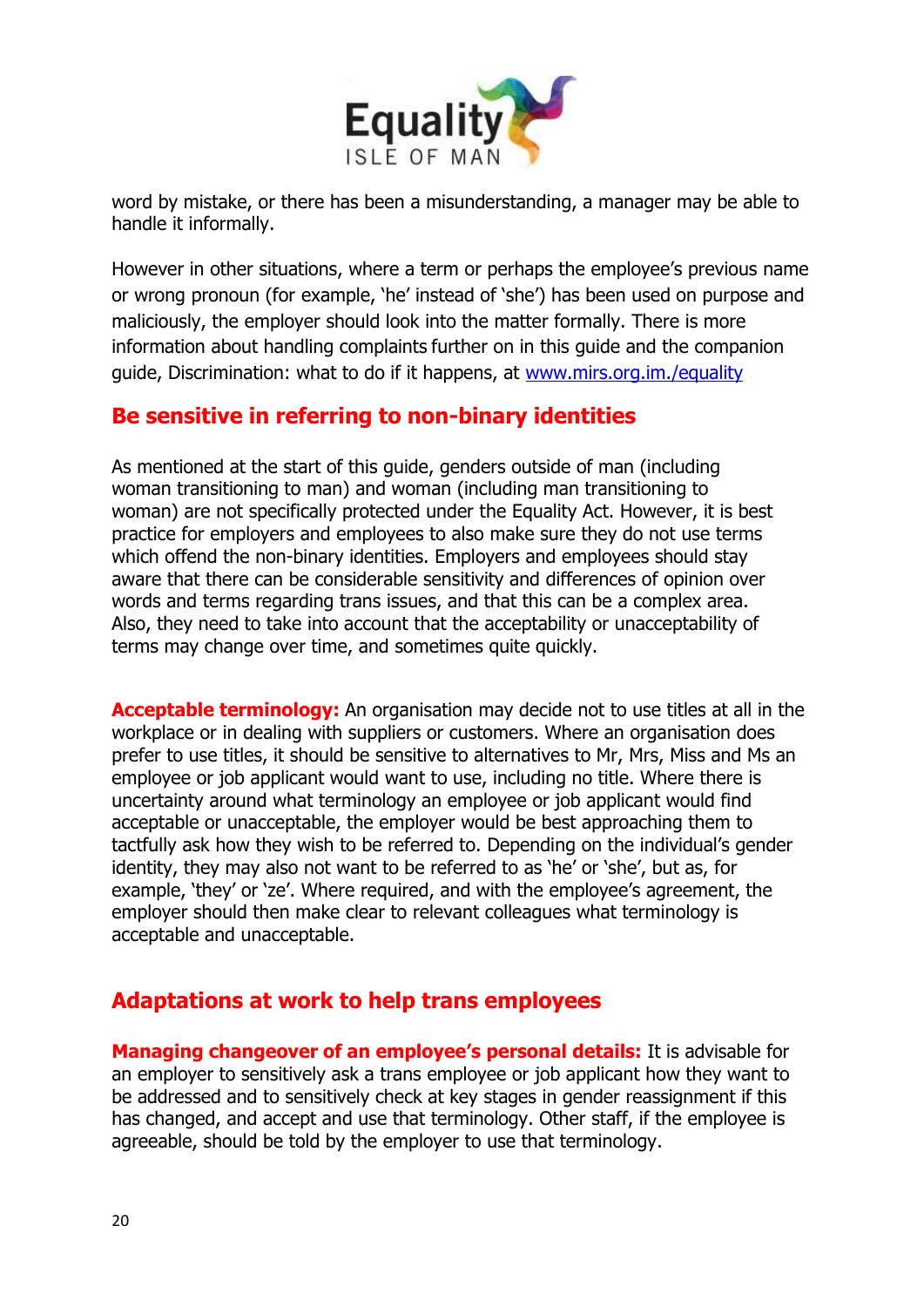

Employer and employee should agree what details need to be changed – for example, in personal records, the pass to get into work, staff rotas, computer logins, email address, pay slip, National Insurance and pension, and what will happen to the 'old' records including those on paper. It is important that no old records are overlooked, only to re-emerge sometime later and cause problems, such as a criminal offence for revealing they hold a gender recognition certificate.

**Appearance and dress code:** There can be many reasons why an employer may have a dress code. For example, to communicate a corporate image, ensure customers can easily identify a member of staff, or for health and safety reasons in the running of the workplace.

However, an employer should allow an employee to follow the organisation's dress code in a way which they feel matches their gender identity. If there is a staff uniform, they should be supplied in plenty of time with an option which fits their wishes – this is particularly important when an employee is transitioning. Further, a gender-neutral dress and appearance code can be helpful. In other words, an employer is advised not to base a dress code on gender. So, for example, an employer could say staff may choose between a smart skirt or smart trousers.

**Use of toilet, changing and shower facilities:** Assume the employee or job applicant knows how to choose the facilities that match their gender identity. An employer should make clear to all staff that it agrees an employee, once living and working in their gender identity, can use the facilities they feel best match that identity. Some organisations may have some gender-neutral facilities, and a trans employee or job applicant may feel more comfortable using these, but generally should not be told they have to. Neither should they be told to use a toilet for the disabled. Provision of some facilities with private cubicles are likely to be appreciated by all the staff.

**Company bullying and harassment policies:** As employers have a 'duty of care' to all their employees, it is advisable that they include in their policies that they will not tolerate bullying or harassment of an employee or job applicant because of their gender identity. Bullying and harassment can be a complicated area – find out more in our companion guide Equality and discrimination: understand the basics at [www.mirs.org.im/equality](http://www.mirs.org.im/equality)

**Company health insurance scheme:** It may be advisable for an employer to include treatments and procedures for gender reassignment in its scheme so 'transgender' employees do not feel excluded.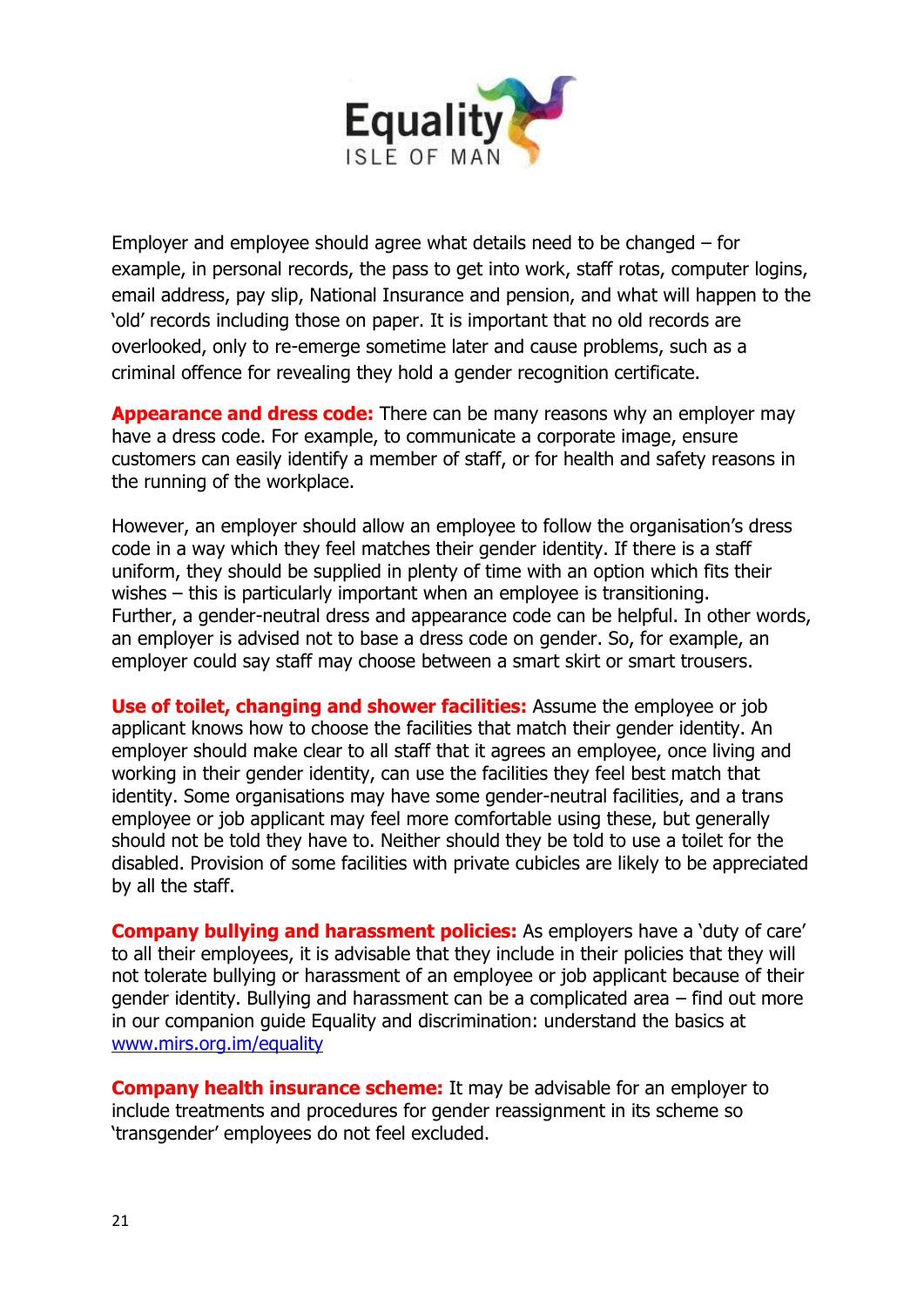

# **Absence from work because of gender reassignment**

It is discriminatory to treat an employee, who is absent from work to undergo gender reassignment, less favourably than someone who is absent from work for another reason - for example, because they are ill, injured, recuperating, or having counselling or medical appointments.

Depending on an employer's policy for managing absence, it may wish to record absences because of gender reassignment, but should take great care if including them in 'managing absence triggers' - these are the number of days' absence when managers would consider warnings, and ultimately dismissal, unless attendance at work improves. An employer would have to be able to justify such a policy regarding gender reassignment as 'a proportionate means of achieving a legitimate aim', which could prove difficult. For aspects of gender reassignment, some employers also offer limited special leave, which may be paid or unpaid depending on the employer's policy.

It is likely to be discriminatory to include absences because of gender reassignment in selection criteria for redundancy.

The amount of absence and overall length of a transition will depend on factors such as the employee's needs, the availability and location of medical consultations and treatments, and maybe the employee's own funds. For example, the employee's transition may include consultations with medical staff, assessments with psychiatrists, hormone treatment, surgery, removal of facial hair or a hair transplant, and sessions to adjust their voice, and waits between these steps. Such transitions for a man to a woman, or from woman to man, can span years, depending on the individual case. Ultimately, it would rest with the Employment and Equality Tribunal hearing the matter to decide whether an employee had been treated less favourably for being absent from work because of gender reassignment.

It is also advisable to make allowances in the 'transgender' employee's job performance during transition and for a short period afterwards. For example, surgery and/or medication are likely to have temporary side effects. The employee may ask to move to another role, if available and some of their current duties are causing them difficulties during or after transition, and/or a phased return to work after transition. The employer should consider these, but must not force the employee into another role.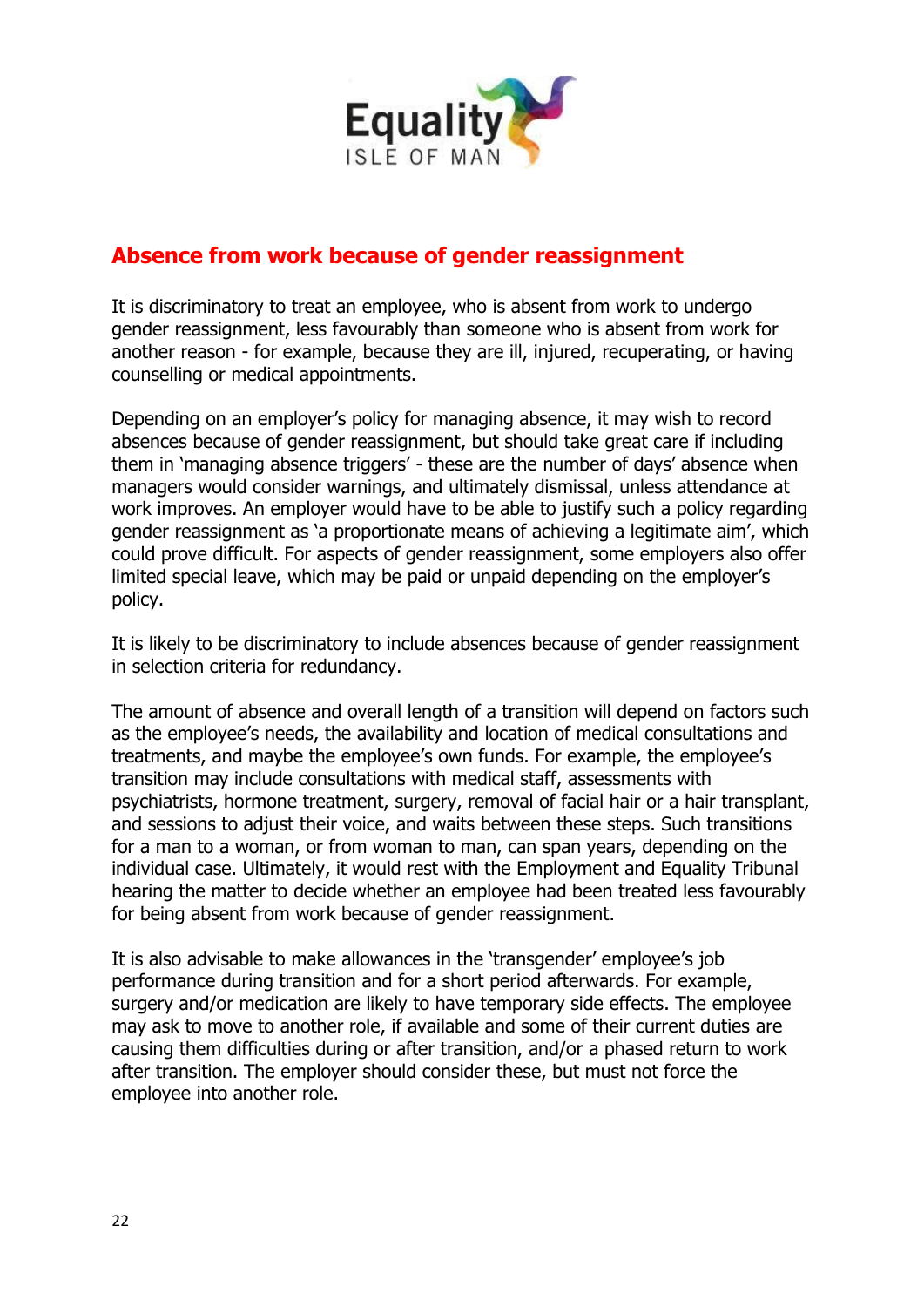

# **Trans and mental health**

A person questioning their gender may worry and/or be stressed if they experience a negative reaction from family, friends, colleagues or others, and this can lead to mental health problems such as anxiety and depression. Research has found that trans people are more likely to be affected by mental health problems – for example, lobby group Stonewall says almost nine out of every ten trans people have or had depression compared to one in four of the rest of the UK population.

# **Matching core 'occupational requirements' of the job**

In very limited circumstances it may be lawful for an employer to specify that a job applicant must not have the protected characteristic of gender reassignment. In law, this approach is known as an 'occupational requirement' and it can provide the employer with a defence to a discrimination claim.

Further, there could be circumstances in a religious context where there was a requirement for job applicants not to be 'transgender' people - for example, to comply with the doctrines of the religion where they are key to the job, as in a cleric or minister.

Also, it is not enough for an employer to simply decide they would prefer not to employ a 'transgender' person. Any such requirement must:

- be crucial to the post, and not just one of several important factors, **and**
- relate to the nature of the job, **and**
- be 'a proportionate means of achieving a legitimate aim'. If there is any reasonable and less discriminatory way of achieving the same aim, it is unlikely that the employer could claim an occupational requirement.

All three points apply to an occupational requirement, not just one or two of them. There is more on 'legitimate aims' in this guide's section, Indirect discrimination. An occupational requirement should be reassessed each time the job is advertised, even though it may have been valid for the same post in the past. Circumstances may have changed, meaning the occupational requirement may no longer be applicable.

Generally, an employer should think carefully, and consider seeking legal advice, before claiming an occupational requirement, as it can be **difficult to justify** and will be rare. Also, a job applicant might make an Employment and Equality Tribunal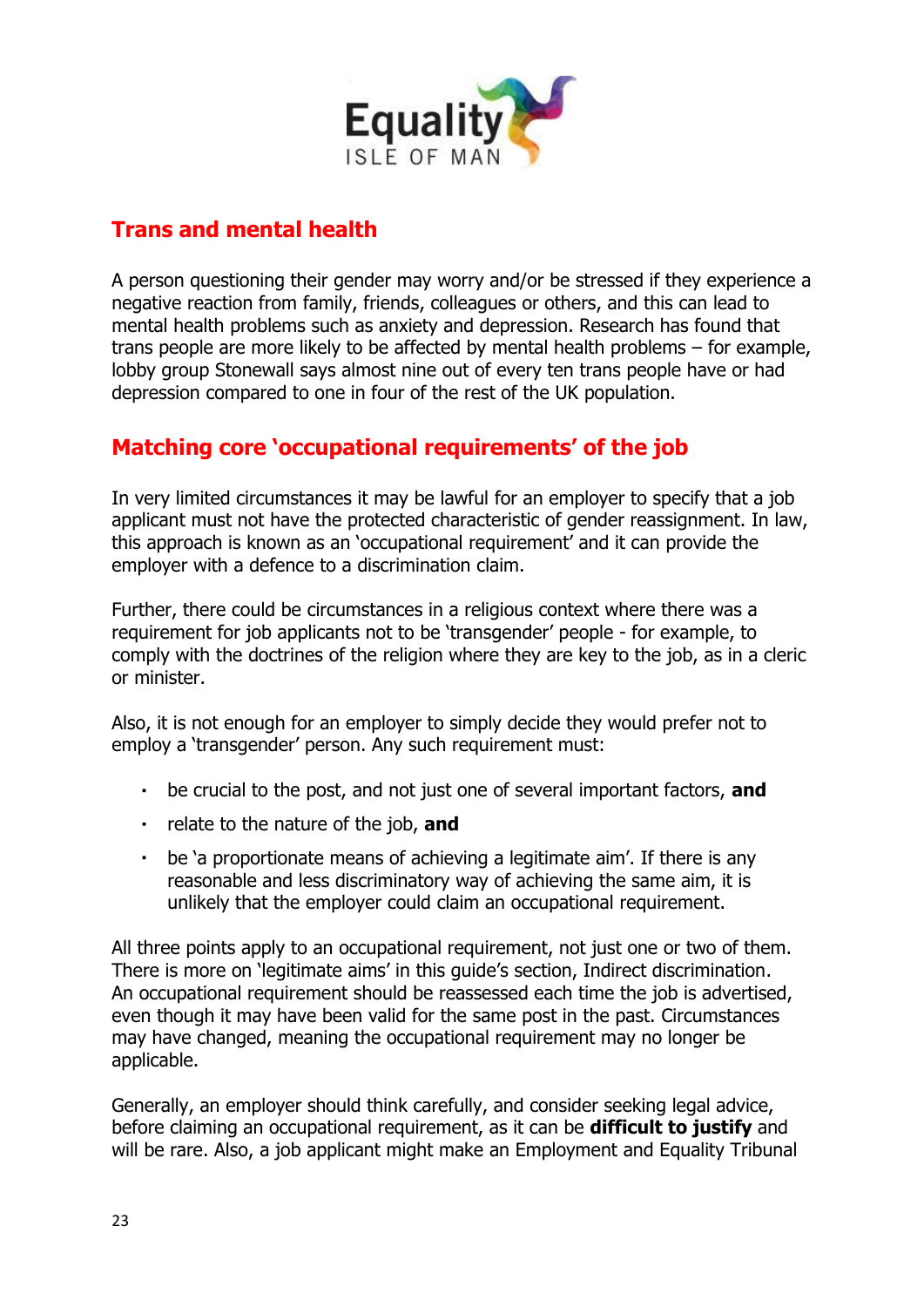

claim where an occupational requirement appears unjustified. An occupational requirement can only be used in a defence against claims of direct discrimination. An employer should also be aware that an 'occupational requirement' that says a job must be held by a man must also allow applicants who have reassigned to that gender, unless it can rely on an additional 'occupational requirement' that applicants must not be a 'transgender' person. The same principle applies for an 'occupational requirement' that says a job must be held by a woman. Such instances would have to be determined according to all three points which apply to an occupational requirement and on a case-by-case basis.

# **Impact of other protected characteristics and laws**

The protected characteristic of gender reassignment can be affected by or interact with other protected characteristics. For example:

- **Religion or belief:** There is a very specific provision in the Equality Act  $\mathbf{r}^{\left(1\right)}$ where for some jobs in an organised religion, the employer could refuse to employ a 'transgender' person because gender reassignment was contrary to the religious doctrine of the organisation or contrary to a strongly and widelyheld belief by members of that religion. While this could apply where the religion's doctrine is key to the job – for example, a minister or cleric – it is far less likely to apply where the doctrine is not involved in the role – for example, a cleaner.
- $\mathbf{r}$ **Sex:** For example, a job applicant or employee, who is not known to have a 'transgender' history and experiences sex discrimination as a woman, may be covered under the protected characteristic of sex.
- **Sexual orientation:** Gender identity is not the same as sexual orientation. It should also be understood that a person's gender reassignment or gender identity may have nothing to do with their sexual orientation, nor should it imply any particular sexual orientation. A trans person might be heterosexual, gay, lesbian or bisexual. After transition, a person's sexual orientation may stay the same or change.
- **Marriage and civil partnership:** People may in certain circumstances now ä, change their legal gender without having to end their marriage. In civil partnership, where one of the partners wants to change their gender, the couple may be able to convert their relationship into a marriage. And if both civil partners want to change gender, they may be able to stay in a civil partnership.
- **Disability:** If someone has a mental health condition related to their gender  $\mathbf{r}$ dysphoria (see the section, Understand key terms, earlier in this guide) and it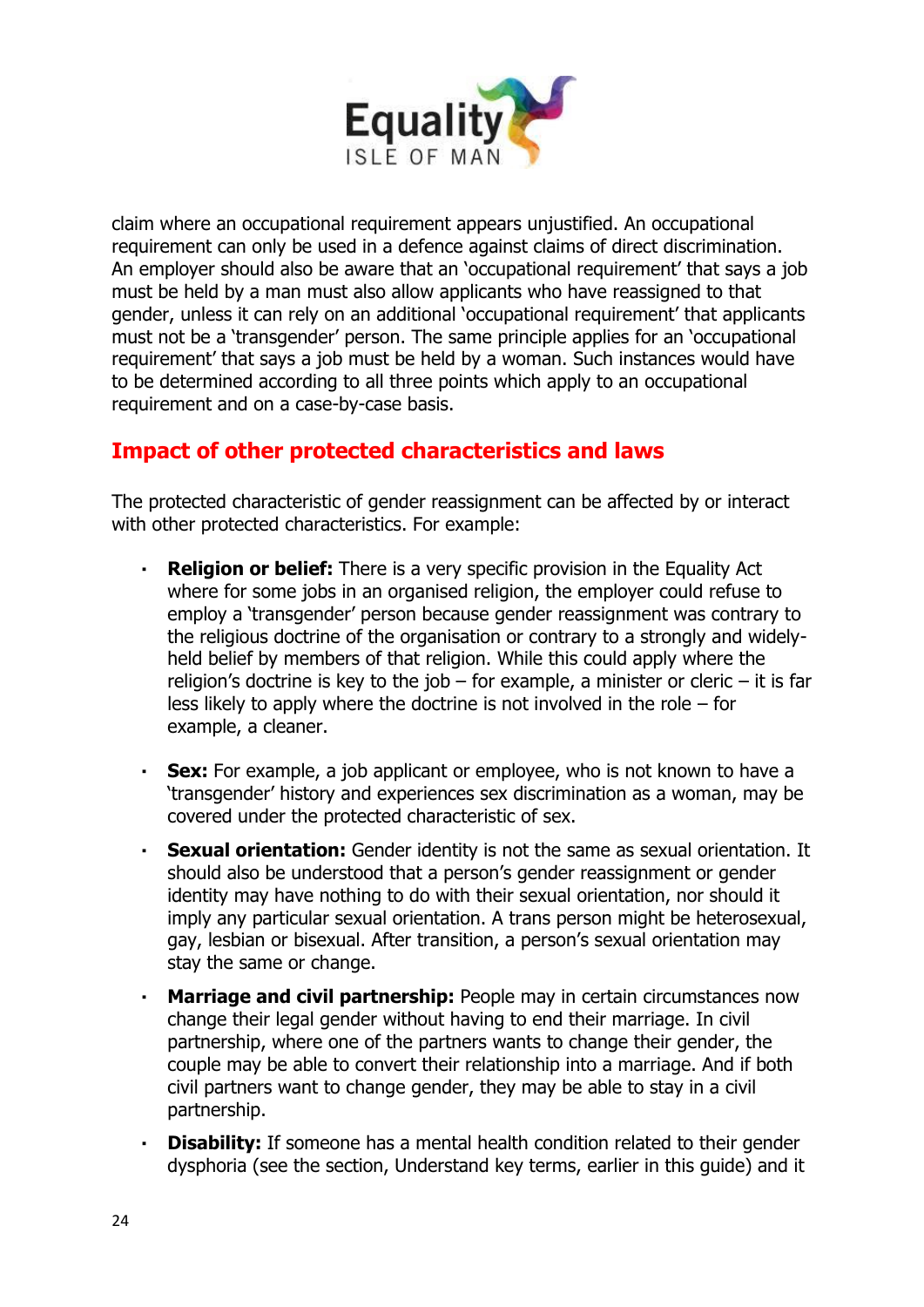

has a substantial and long-term adverse effect on their ability to carry out normal day-to-day activities, they may be protected under the protected characteristic of disability.

To find out more about the above protected characteristics, go to [www.mirs.org.im/equality](http://www.mirs.org.im/equality)

# **Develop trans inclusive policies**

Trans inclusive policies will need to be endorsed from the very top of the organisation through to middle managers, all staff and employee or relevant trade union representatives, both in principle and practice if they are to be effective. Broadly, the policies should sensitively support employees intending to transition, who are transitioning or have transitioned. Matters covered should include:

- transitioning at work including time off and whether it is paid
- dress code
- toilet, changing and shower facilities
- the employee's personal records and other details such as their company pass
- whether, for example, they want to stay in their current workplace or transfer at the start of transition, or after transition, to another branch of the organisation if that is feasible
- when, if and how colleagues can be told about a transition or gender identity
- $\mathbf{r}$  . how an employee should report any gender reassignment discrimination or unacceptable behaviour towards employees with non-binary identities, and how a manager should handle such matters
- $\mathbf{r}$  . maternity/paternity/adoption leave if they or their partner is having a baby, adopting a child or having a baby through a surrogacy arrangement.

Also, an employer should make sure its other policies do not discriminate against 'transgender' employees or job applicants, or alienate employees or job applicants with non-binary identities. Gender-free language, where possible, may help here – for example, using 'they' instead of 'he or she' and 'their' instead of 'his or her'.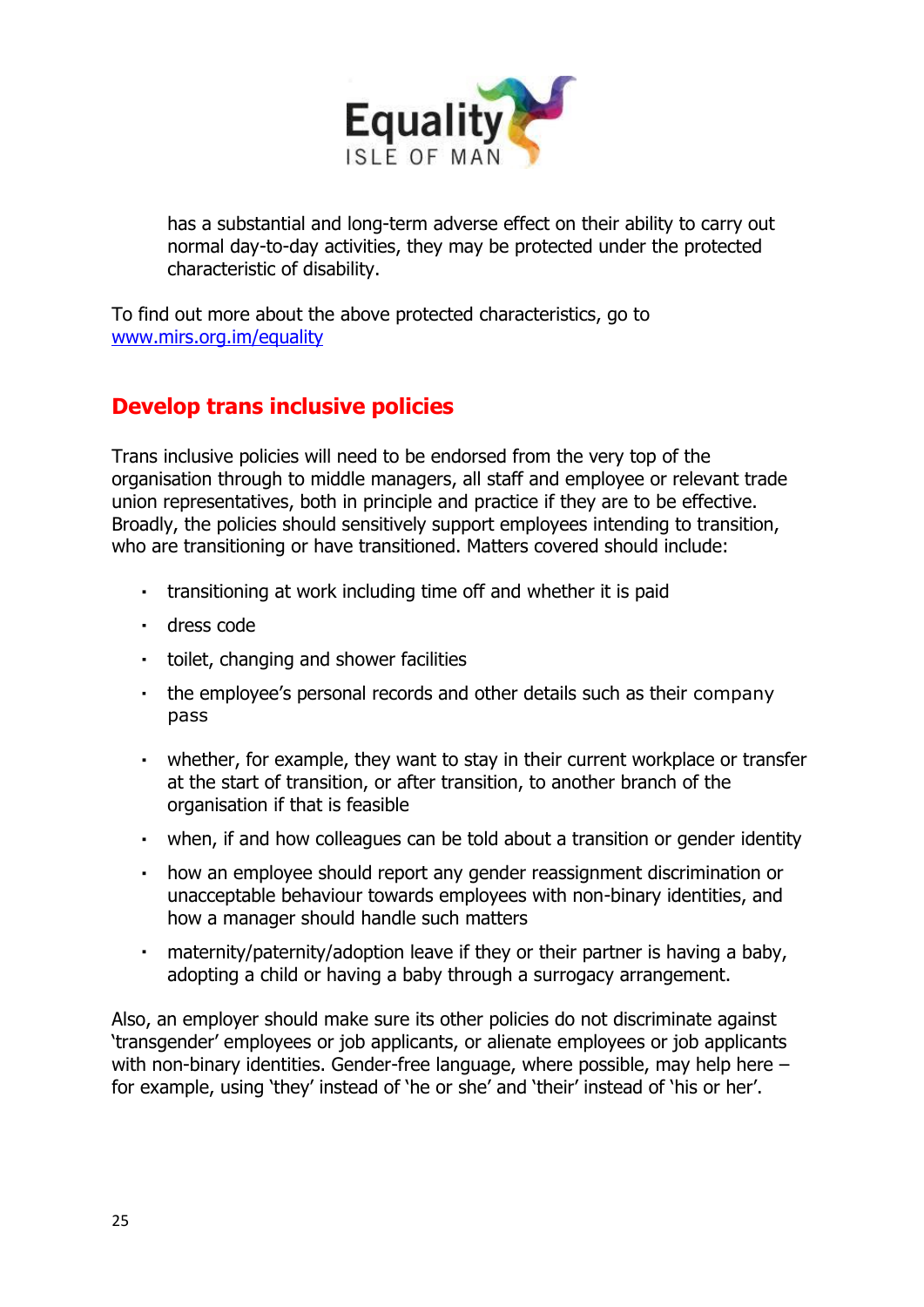

## **Job references**

Be careful to use the correct name, and title if that is really necessary, in giving a job reference for a trans employee or ex-employee. It is advisable to contact the employee or ex-employee to make sure these are correct and not 'out' them to their prospective employer.

# **Support an employee with a family member transitioning**

Employers and colleagues should be aware that the impact on an employee with a family member who is transitioning can be considerable, including difficulties for them in handling this change to family life. An employee who has disclosed such circumstances to their employer will need to be treated sensitively and may need support such as some time off. And remember, it is a type of direct discrimination to treat an employee less favourably than others because of the gender reassignment of someone they are associated with.

## **How employees should raise complaints**

There are two ways a complaint of alleged discrimination may be handled, informally or formally. An employer should be sensitive to the wishes of the employee who has raised a complaint and discuss with them which way they would prefer the matter to be dealt with. They should come to an agreement on this, but it is for an employer to decide whether to pursue disciplinary measures against an employee.

Some complaints may be dealt with **informally**, where the employer has a quiet word with those involved to reach a resolution which has the desired effect and to which they can all agree. However, the employer is advised to keep a note of the matter. Dealing with a complaint this way can prevent it escalating, allow it to be dealt with sensitively without the formality of a grievance process and possibly avoid the matter ending as an employment tribunal claim.

But, it is not uncommon for complaints of alleged discrimination to evoke strong feelings for both the person who has made the complaint and the person that the complaint has been made against. Such a complaint is very likely to go through the **formal** approach, using the organisation's formal grievance procedure, and possibly its disciplinary procedure, too.

All employers should have discipline and grievance procedures, and each employee's contract of employment should include information on where the details can be easily found. How employees should raise complaints, including the option of raising the matter with a trade union representative, is covered in more detail in the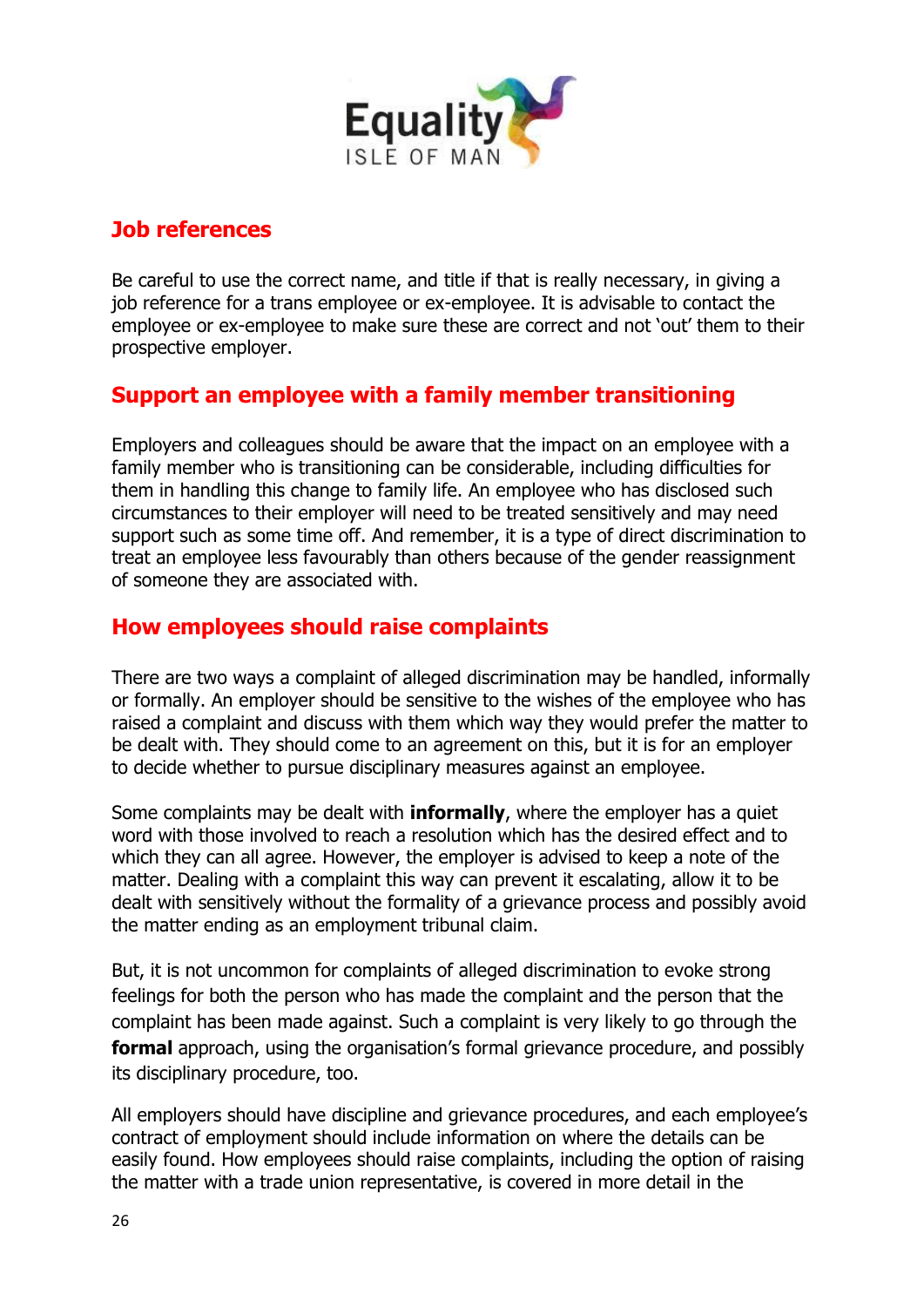

companion guide, Discrimination: what to do if it happens, at [www.mirs.org.im/equality](http://www.mirs.org.im/equality)

It includes help for employers and employees in deciding whether to handle a matter informally or formally.

# **When an employee experiences discrimination**

When an employee makes a complaint that they have been a target of discrimination, an employer should be mindful that the employee may feel they have been personally attacked. Handling the situation sensitively with the complainant, the person(s) accused of discrimination and any witnesses is essential, whether this is being done informally or formally.

#### **For example… How an informal complaint can work**

Xiang has recently transitioned and is back at work for the first time as a man. Plans were made for his return including new computer log-in details. However, he finds he can only log in using his previous name, and once logged in the screen still displays that name. Two colleagues find it amusing, upsetting him. He decides to talk to his manager about the pair's insensitivity. The manager, already embarrassed by the IT glitch, has a quiet word with the pair, saying there's nothing funny about the situation and that he doesn't want to see a repeat of their conduct. They apologise, saying they didn't mean to upset Xiang. Xiang accepts the apology.

#### **For example… How a formal approach can work**

Chrissie is beaten to promotion by colleague Jannine. She is disappointed and so annoyed she maliciously tells another colleague: "Did you know, Jannine used to be a man". Gossip starts. Jannine had told only a few friends outside of work about her transgender history, but that information had somehow reached Chrissie. Jannine discovers Chrissie is the source and submits a formal written grievance to her employer. It is investigated by a manager from another department, and after a grievance hearing it is decided that Chrissie's conduct will be dealt with as a disciplinary matter. Also, the employer is looking at how Jannine can be supported as a 'trans' employee

## **When an employee observes discrimination**

An employee who witnesses discrimination is just as entitled to raise a complaint as the victim. What has been observed should be taken seriously by the employee who has seen it and by the employer who receives a complaint about it from the witness. The main issue is that discrimination is allegedly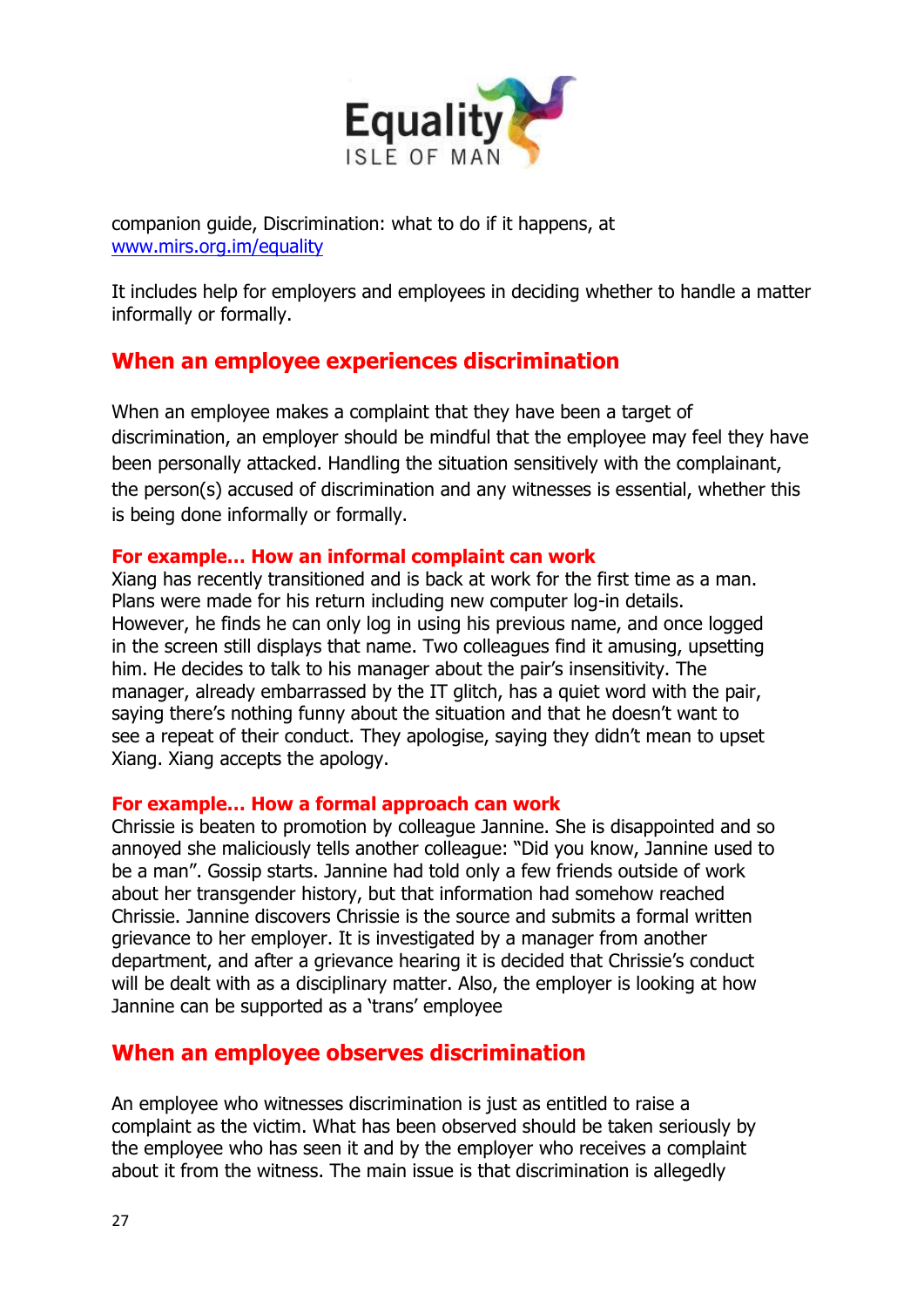

taking place. Also, the employer should be mindful that the witness feels strongly enough to make a complaint. As with a complaint from an employee alleging discrimination aimed at them, a complaint about discrimination which has been observed should be handled just as sensitively.

#### **For example… How an informal approach can work**

Margaret overhears three colleagues passing thoughtless comments about another colleague who is undergoing gender reassignment. Margaret is both annoyed and upset by the remarks and feels they need to stop. So, she speaks to her supervisor, who says he will speak to the trio. He tells them the remarks are unacceptable and that he will be sending them on equality training so they fully understand why their behaviour has caused offence and must not happen again. Margaret feels the supervisor has handled the matter effectively.

#### **For example… How a formal approach can work**

Employee Mary sees Luciana – formerly a male employee who has decided to live permanently as a woman without undergoing any medical procedures – being roughly forced into a corner by three other women and threatened unless she agrees to leave the firm. Mary tries to intervene and later asks Luciana if she is going to report the incident. Luciana says no, she's thinking of leaving. Mary is so incensed by the other women's behaviour, she submits a grievance.

Luciana's employer had made it known to all staff that she could use the female facilities. After an investigation, Luciana, Mary and the alleged harassers are called as witnesses at a grievance hearing. It becomes clear Luciana has been regularly harassed, including being ignored, having things thrown at her in the female toilet, called a 'pervert' and the incident Mary saw.

The firm upholds the complaint and decides to follow a disciplinary procedure  $$ the ring leaders who assaulted Luciana are dismissed and others involved in the other incidents are given final written warnings

## **How employers should handle discrimination complaints**

When an employer receives a complaint about gender reassignment discrimination, it should take the matter very seriously, and listen carefully and with empathy to what the employee says. A complaint – or grievance as it is also known – might be handled in an organisation **informally** or **formally** depending on the nature of the complaint, its seriousness, the possible action that may need to be taken, or the outcome desired by the person making the complaint, as explained in the previous section, How employees should raise complaints.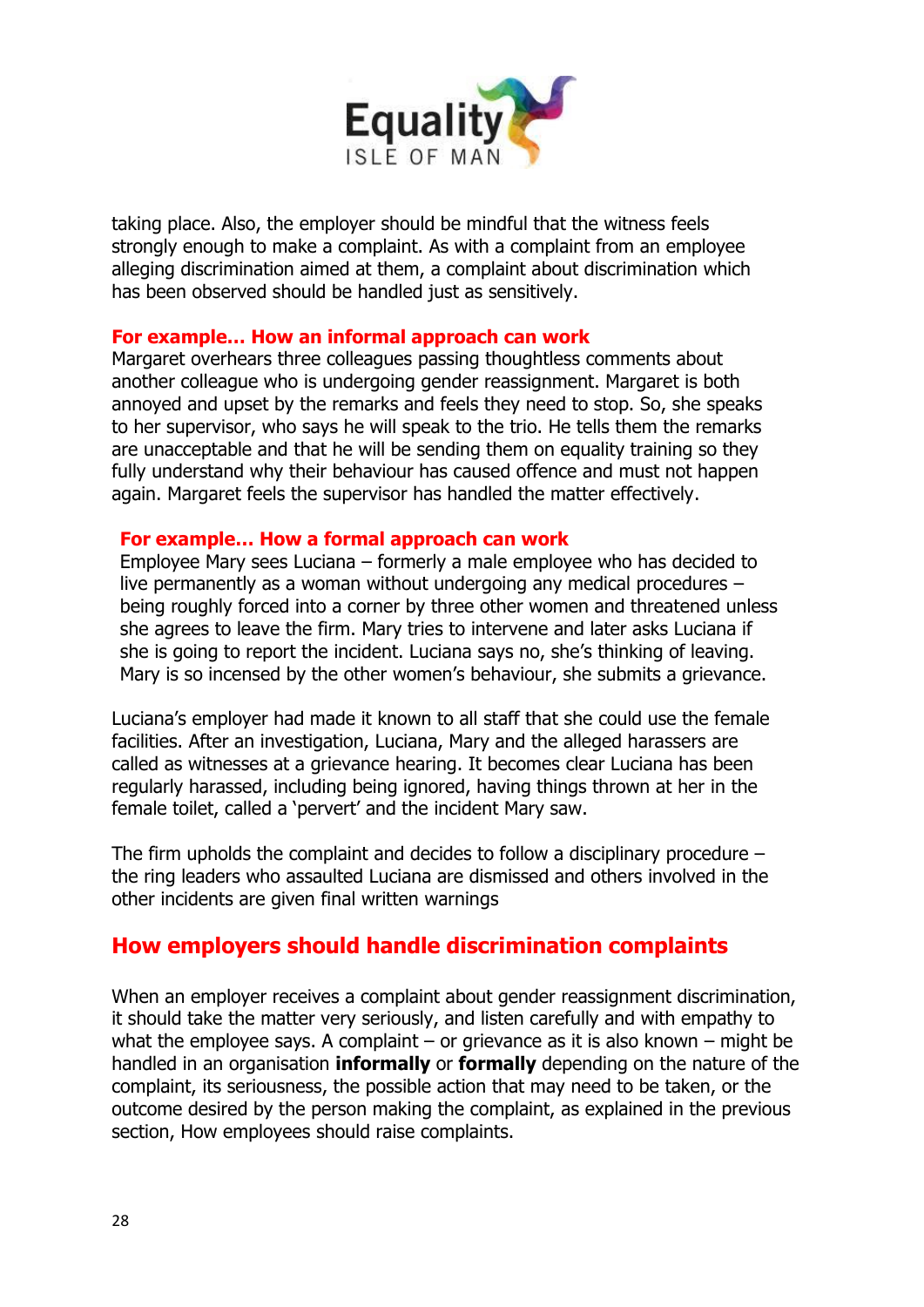

However, if an employer or manager becomes aware that discrimination is taking place because of someone's gender reassignment, it is important they do not wait until a complaint or grievance is raised. The sooner action is taken the more easily it can be resolved and it is less likely the employer would be liable for the discriminatory actions of the employee/s involved. An employer should discuss with the employee raising the concern whether the employee wishes to have the matter dealt with informally or formally. They should come to an agreement on this.

It is for an employer to decide whether to pursue disciplinary measures against an employee. However, it should ensure it investigates complaints thoroughly and follows disciplinary procedures where warranted. Any inaction by the employer could damage staff morale in general and possibly culminate in the employee who made the complaint submitting a claim to an Employment and Equality Tribunal.

How employers should handle a complaint of alleged discrimination is covered in more detail in companion guide Discrimination: what to do if it happens at [www.mirs.org.im/equality.](http://www.mirs.org.im/equality) It includes help for employers and employees in deciding whether to handle a matter informally or formally.

To help give a better understanding of when to use an informal approach or a formal one concerning alleged gender reassignment discrimination, both employers and employees should assess the following examples.

#### **When to consider an informal response**

It is likely an employer will use an informal response when it and the parties involved agree that this is likely to be the best way forward. Such an approach will be largely based on the employer having conversations with the parties concerned to investigate the matter in the hope of resolving it, without using the organisation's formal grievance procedure.

If the matter turns out to be relatively straightforward, the informal approach can have the advantage of resolving the matter sooner, with less stress and cost than if the matter went through the formal grievance route. Also, it can make it easier for work relationships to be rebuilt.

When considering whether an informal response is appropriate, an employer should be mindful of the outcome the complainant is seeking and the outcome that might be necessary from its point of view. Also, an employer can explain to an employee that an informal approach still means the complaint is being treated seriously and, in the circumstances, is potentially the best way to try for the most desirable outcome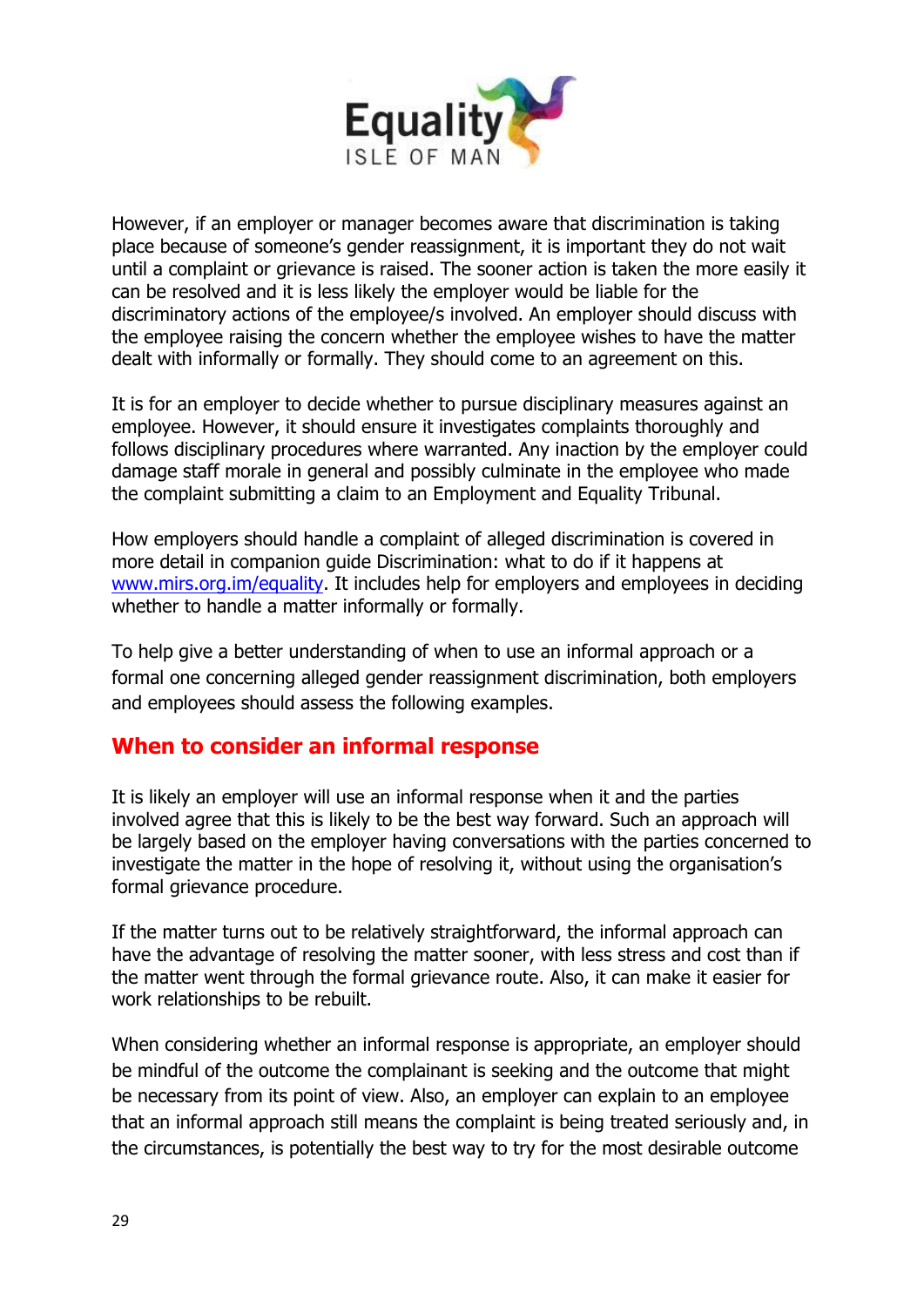

for all concerned. However, if an informal approach doesn't work or turns out to be inappropriate, the matter could still be dealt with formally.

#### **For example… Informal response to informal complaint**

An employee has undergone gender reassignment to become Karl. Colleague Malcolm keeps on referring to Karl by his previous name, Clare. Karl has frequently reminded Malcolm to please not do this, but Malcom, who says he has always had trouble getting names right, continues. Karl is worried the practice will spread to others so asks his manager if he will speak to Malcolm about the importance of getting his name right. Malcolm is apologetic, saying he's never made the error on purpose, adding he will make sure he gets Karl's name correct. Karl is satisfied how the manager has handled the matter.

### **When to consider a formal response**

The formal response, usually using the employer's formal grievance procedure including a hearing, is likely to be the way forward when the allegation of discrimination cannot be resolved informally. It is even more likely if the complaint is particularly serious and could also lead to a disciplinary investigation. However, there can be other circumstances where the need for a formal response can arise, as highlighted in the final example, Formal response to informal complaint.

#### **For example… A formal grievance**

Talulah has undergone gender reassignment. Having the required skills, experience and qualifications, she applies for promotion. She gets an interview which she thinks goes well, but is not selected for a second interview. She overhears gossip that she was not picked because the recruiting manager does not want a 'transgender' person on his team. She is furious and submits a formal written grievance. A senior manager investigates, a hearing is held and the complaint is upheld because the recruiting manager cannot justify why Talulah wasn't given a second interview. A disciplinary investigation is started against the recruiting manager and Talulah is encouraged to apply for another promotion.

#### **For example… Formal response to informal complaint**

Ward has told his employer and team members he is starting gender reassignment. Then, colleague Carlos becomes uncooperative towards only him. In a catch-up with his manager, Ward confides that he is now finding Carlos obstructive. Later, the manager's one-to-one with Carlos reveals that Carlos refuses to recognise gender reassignment and now wants to move to another team away from Ward. And Carlos remarks that he has made his views known on social media. The manager tells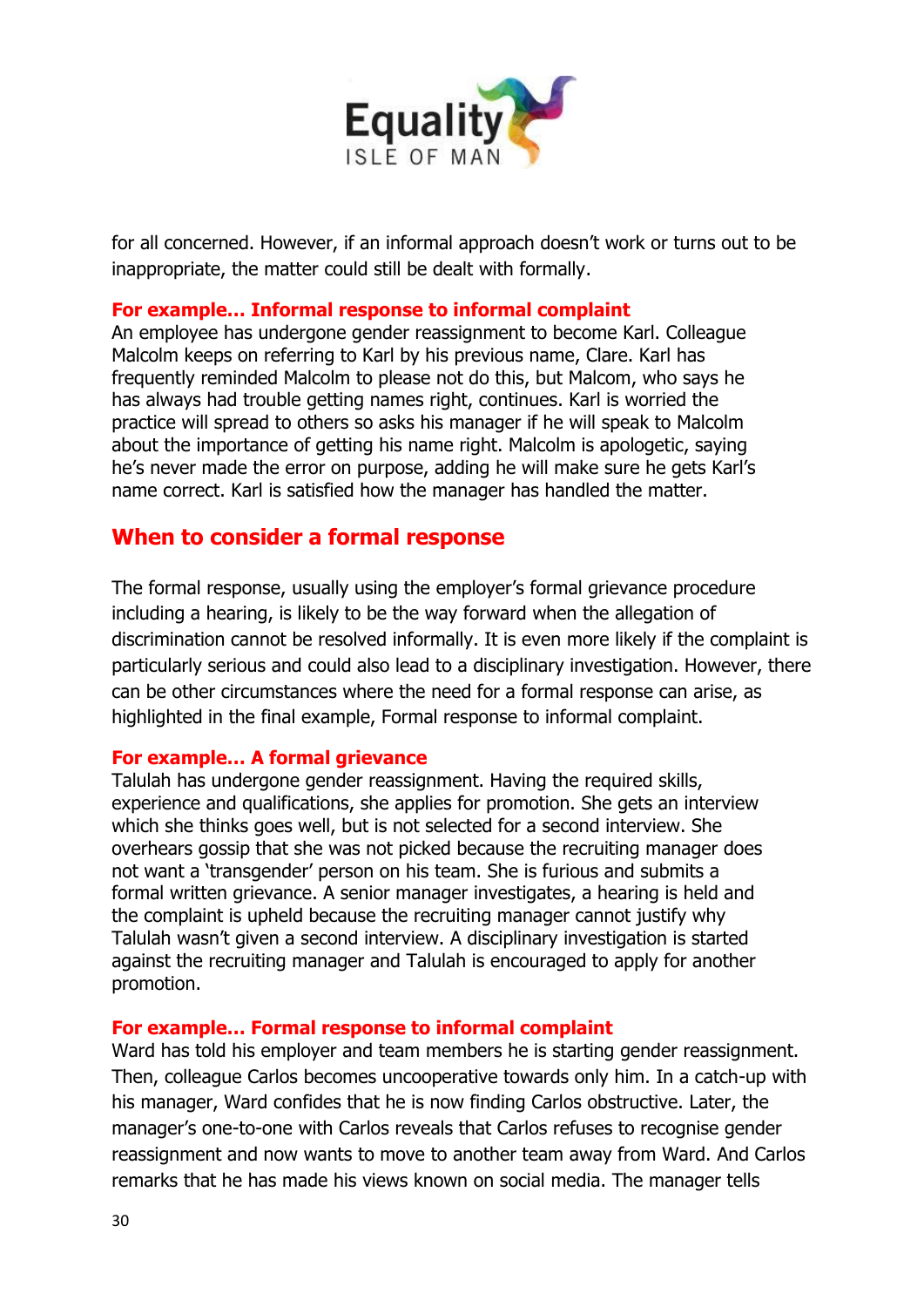

Carlos his conduct towards Ward is unacceptable, reminds him that it is his job to cooperate with Ward, and that he will look further into these matters. An investigation reveals Carlos's social media posts are a serious breach of the firm's social media policy. Carlos is invited to a disciplinary hearing, given a final written warning and told he faces dismissal if there is a repeat of his conduct towards Ward.